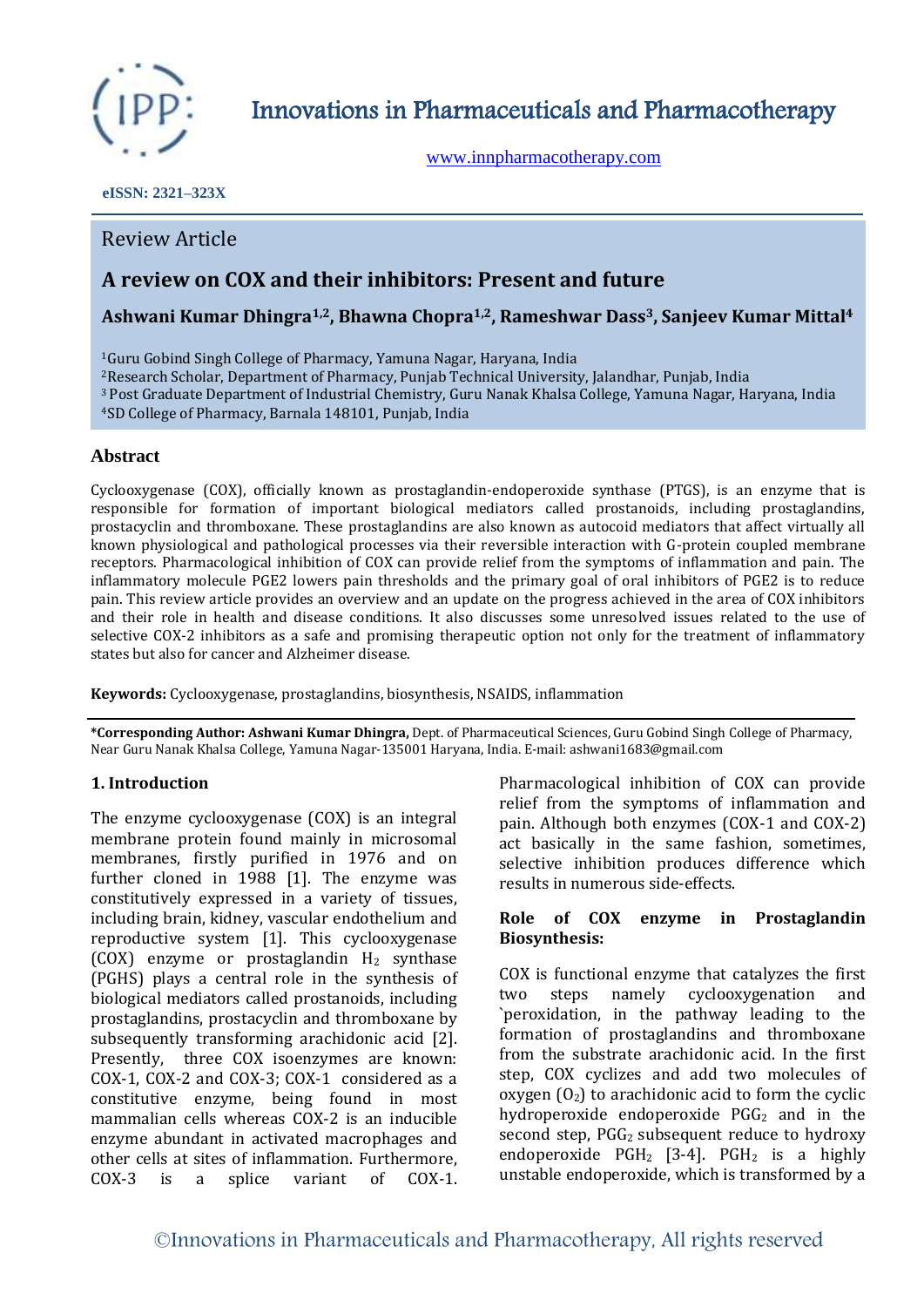range of enzymes and nonenzymic mechanisms into the primary prostanoids,  $PGE_2$ ,  $PGF_{2\alpha}$ ,  $PGD_2$ ,  $PGI<sub>2</sub>$ , and TXA<sub>2</sub> [5]. Interestingly, the coupling of PGH<sup>2</sup> synthesis to its transformation to prostaglandin and thromboxane by downstream enzymes is intricately orchestrated in a cell specific fashion. That is, any given prostanoidforming cell tends to form only one of these compounds as its major product. Thus, for example, in brain and mast cells,  $PGH<sub>2</sub>$  is converted by cytosolic enzyme PGD synthase to  $PGD<sub>2</sub>$  whereas in the uterus  $PGH<sub>2</sub>$  can alternatively be converted by PGF synthase to PGF2a. Vascular endothelial cells produce PGI<sup>2</sup> or prostacyclins from PGH<sup>2</sup> by means of the PGI or prostacyclin synthase, and platelets release TXA<sup>2</sup> from the same precursor  $(PGH<sub>2</sub>)$  as the PGs through the action of the enzyme thromboxane synthase. Both  $PGI_2$  and  $TXA_2$  are rapidly hydrolyzed to the inactive compounds  $TXB<sub>2</sub>$  and  $6$ -keto-PGF<sub>1a</sub>, respectively. Finally, PGE<sub>2</sub> is formed in many cell types by the enzyme PGE synthase [2]. A schematic representation of these pathways is shown in Figure 1.

#### **Classification of COX Isozymes: COX-1, COX-2 and now COX-3:**

In 1991, it was disclosed that COX exists in two distinct isozymes, COX-1, which is constitutively expressed; and COX-2, which is inducible [6-8]. COX-1 is expressed in most tissues and described as a "housekeeping" enzyme, which regulates normal cellular processes such as gastric cytoprotection, vascular homeostasis, platelet aggregation, and kidney function and is stimulated by hormones or growth factors. On the other hand, COX-2 is constitutively expressed in the brain, kidney, bone and probably in the female reproductive system, primarily responsible for inflammation but apparently not for gastrointestinal integrity or platelet aggregation.

In terms of molecular biology, COX-1 and COX-2 exhibits similar molecular weight, approximately 70 and 72 kDa, respectively, and having 65% amino acid sequence homology in a single species [9].

COX-1 protein contains a 17 amino acid sequence near its amino terminus that is absent in COX-2. In



**Figure 1. Enzymatic pathway of prostaglandin (PG) formation from arachidonic acid.**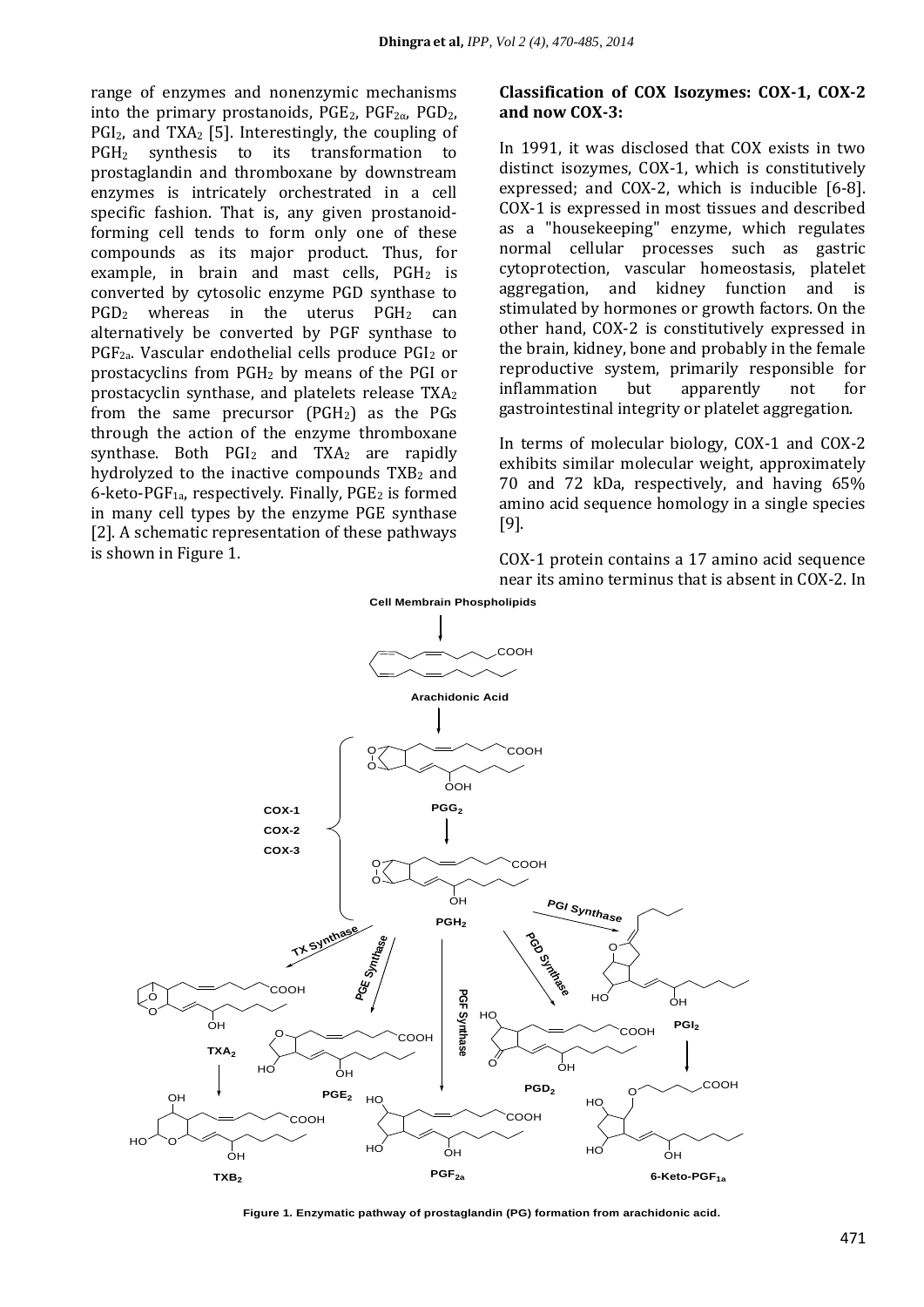contrast, COX-2 contains 18 amino acid sequences near its carboxyl terminus that is not present in COX-1 [10-12]. Thus, the two isoforms of COX are almost identical in structure but have important differences in substrate and inhibitor selectivity and in their intracellular locations [10-12]. The confocal fluorescence imaging microscopy and histofluorescence staining techniques reveal that COX-1 and COX-2 are located in the endoplasmic reticulum and nuclear envelope where as COX-2 is more highly concentrated in the nuclear envelope [9]. Besides this, COX isoforms catalyze identical reactions and exhibit the same kinetic constants for the conversion of arachidonic acid to prostanoids. There are, however, two structural differences between the two isozymes that have important pharmacological and biological consequences. First the cyclooxygenase active site of COX-2 is larger and more accommodating than that of COX-1 (Table 1) and secondly the distribution of enzyme (Table 2).

| <b>Parameter</b>         | $COX-1$                 | $COX-2$                                       |
|--------------------------|-------------------------|-----------------------------------------------|
| Gene size                | 22kb                    | 83kb                                          |
| Chromosome               | 9                       | 1                                             |
| mRNA<br>regulation       | Constitutional          | Constitutional and<br>Inducible               |
| Molecular<br>weight      | 70kDa                   | 72kDa                                         |
| Substance<br>specificity | AA, γ-linolenic<br>acid | AA, γ-linolenic<br>acid, α- linolenic<br>acid |
| Amino acid               | 599                     | 604                                           |
| Active site              | Smaller                 | Larger                                        |

**Table 1.** Difference between COX-1 and COX-2 [13]

Prostaglandins made by COX-2 are also important in ovulation and in the birth process. However, the inducing stimuli include pro-inflammatory cytokines and growth factors, implying a potential role for COX-2 in both inflammation and control of cell growth. Thus, discovery of COX-2 provides possibility for designing new drugs which can reduce inflammation without removing the protective PGs in the stomach and kidney made by COX-1.

**Table 2.** COX-1 and COX-2 enzyme distribution [13-14]

| Location             | $COX-1$   | $COX-2$   |
|----------------------|-----------|-----------|
| <b>Brain</b>         |           | $\ddot{}$ |
| <b>Breast Cancer</b> |           | $\ddot{}$ |
| Chondrocyte          | $\ddot{}$ | $\ddot{}$ |
| Endothelial cell     | $\ddot{}$ |           |
| <b>GI</b> Track      | $+$       |           |
| Lungs                |           | $\ddot{}$ |
| Liver                | $+$       |           |
| Platelets            | $+$       |           |
| Renal medulla        | $\ddot{}$ |           |
| Renal Cortex         |           | $\ddot{}$ |
| Synovial tissue      |           | $\ddot{}$ |
| Spleen               | $\ddot{}$ |           |

Apart from this, Both COX-1 and COX-2 Recently, the third isoform of COX enzyme was identified and named as COX-3 as a splice variant of COX-1, which retains intron one and have a frameshift mutation due to this sometimes preferbly named as COX-1b or COX-1 variant (COX-1v) [15]. This isoform is most abundantly present in cerebral cortex and heart [15]. Literature survey also reveals that COX-3 was selectively inhibited by paracetamol, phenacetin, antipyrine, dipyrone, and some other NSAIDs in rodents [15]. Finally, the discovery of the frame-shift mechanism has made it highly unlikely that COX-3 plays a role in inflammation and fever in humans.

#### **Benefits of COX in Health and Disease:**

The most important targets of COX enzyme are to synthesize inflammatory mediators called prostaglandins and thromboxanes. COX-1 provides PGs in the stomach and intestine to maintain the integrity of the mucosal epithelium and its inhibition leads to gastric damage, hemorrhage and ulceration. On the other hand, COX-2 inhibitors may not only be antiinflammatory but may also be active in colon cancer and Alzheimer's disease. A list of COX mediated along with their effect on various tissue/organs is reported in Table 3.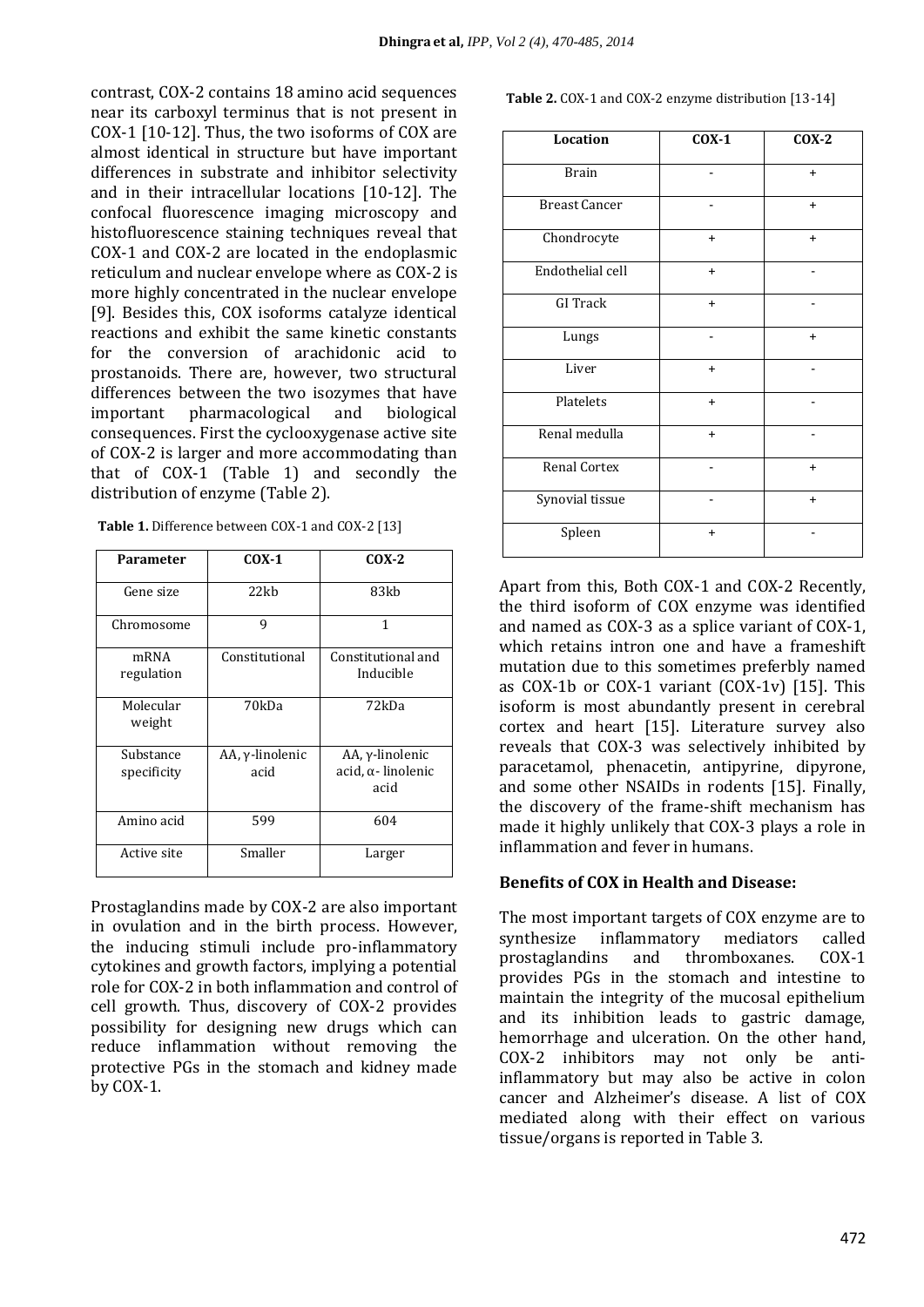| Tissue/Organ     | Mediators                             | Effects                       |
|------------------|---------------------------------------|-------------------------------|
| Central          | PGE <sub>2</sub>                      | Fever                         |
| <b>Nervous</b>   | PGD <sub>2</sub>                      | Sleep                         |
| System           | PGE <sub>2</sub> , PGI <sub>2</sub>   | Pain                          |
|                  |                                       |                               |
| Cardiovascular   | TXA2, PGI2                            | Thrombosis, Platelet          |
| System           |                                       | Aggregation                   |
|                  | TXA <sub>2</sub>                      |                               |
|                  |                                       | Vascular Permeability         |
|                  | PGE <sub>2</sub> , PGI <sub>2</sub>   |                               |
|                  |                                       | Arterial Vasodilation         |
|                  | TXA <sub>2</sub> , PGF <sub>2</sub> a | Venous                        |
|                  |                                       | vasoconstriction              |
|                  | PGE <sub>2</sub> , PGI <sub>2</sub>   | Patency of the Fetal          |
|                  |                                       | Ductus Arteriosus             |
|                  | PGE <sub>2</sub>                      | Bronchodilation               |
| Respiratory      | PGF <sub>2</sub> a, TXA <sub>2</sub>  | Bronchoconstriction           |
| System           |                                       |                               |
| Renal System     | PGE2, PGI2                            | <b>Regulation Renal Blood</b> |
|                  |                                       | Flow and Glomerular           |
|                  | PGE <sub>2</sub> , PGI <sub>2</sub>   | <b>Filtration Rate</b>        |
|                  |                                       | Renin Release                 |
|                  | PGE <sub>2</sub>                      | Inhibition                    |
|                  |                                       | Hydroosmotic Effect of        |
|                  |                                       | ADH                           |
|                  |                                       |                               |
| Gastrointestinal | PGE <sub>2</sub> , PGI <sub>2</sub>   | Cytoprotection                |
| System           |                                       |                               |
|                  |                                       |                               |
| Immune           | PGE2, PGI2                            | Inhibition T and B            |
| System           |                                       | lymphocyte activation         |
|                  |                                       | and proliferation             |
| Reproductive     | PGE <sub>2</sub> , PGF <sub>2</sub> a | Female Uterine                |
| system           |                                       | Contraction, Oxytocic         |
|                  |                                       | Action                        |
|                  |                                       | Male Fertility                |
|                  |                                       |                               |

| Table 3. Biological effects of cyclooxygenase products [2] |  |  |  |  |  |
|------------------------------------------------------------|--|--|--|--|--|
|------------------------------------------------------------|--|--|--|--|--|

## **Anti-inflammatory activity:**

Inflammation is a complex biological response of vascular tissues against aggressive agents such as pathogens, irritants, or damaged cells. It is a dynamic process and can be classified as either acute or chronic. Acute inflammation is the initial response and is characterized by the increased movement of plasma and innate immune system cells, such as neutrophils and macrophages, from the blood into the injured tissues. Chronic inflammation concerns a progressive change in the type of cells present at the site of the inflammatory reaction and is characterized by simultaneous destruction and healing of the injured tissue [16]. The pro-inflammatory cytokines such as tumor necrosis factor (TNF)-α, interleukin (IL) - 1β, and vascular endothelial growth factor (VEGF) plays a central role in inflammation [17]. In mammalian cells,

eicosanoid biosynthesis is usually initiated by the activation of phospholipase  $A_2$  and the release of arachidonic acid from membrane phospholipids in response to the interaction of a stimulus with a receptor on the cell surface. Long term inflammation leads to development of diseases such as rhematoid arthritis, multiple sclerosis, inflammatory bowel disease, psoriasis and chronic asthma etc.

## **Non-steroidal anti-inflammatory drugs (NSAIDs):**

The history of analgesic and anti-inflammatory substance started with the use of decocted salicylate containing plants by ancient Greek and Roman physicians. In light of the growing number of applications in written human history salicylates containing plants extracts can be traced throughout to treat inflammation, pain and fever. Over the past 140 years, diverse classes of compounds have been introduced having analgesic, anti-inflammatory and antipyretic properties and these are colectively termed as non steroidal anti-inflammatory drugs (NSAIDs). One hundred and fifty years ago, Felix Hoffmann, a chemist with the German company Bayer was first isolates acetylated salicylic acid called Aspirin [18-19]. Aspirin had ability to block production of cyclooxygenase (COX) enzymes COX-1 and COX-2, responsible for the synthesis of inflammatory mediators known as prostaglandins and thromboxanes. Thus, it makes aspirin as one of the most widely used medications in the world, with an estimated 40,000 tonnes of it being consumed each year [20]. However, aspirin differs mostly from other NSAIDs in their mechanism of action by inhibiting the COX-1 variant than the COX-2 variant of the enzyme in irreversible manner [21]. In 1971, Vane, Ferreira et al. along with Smith and Willis were first to observe and report that NSAIDs reduce or prevent the production of PGs by direct inhibition of COX enzymes [22-24]. The discovery of the COX-2 isozyme and its characterization plays role in inflammation which fostered the development of a new class of compounds that selectively inhibit COX-2, without affecting the COX-1 dependent PG biosynthesis necessary for physiological functions [25-28]. At present, NSAIDs are among the most widely prescribed class of pharmaceutical agents worldwide, having broad clinical utility in treating pain, fever and inflammation [29-30].

## **Selective COX-2 Inhibitors Coxib's:**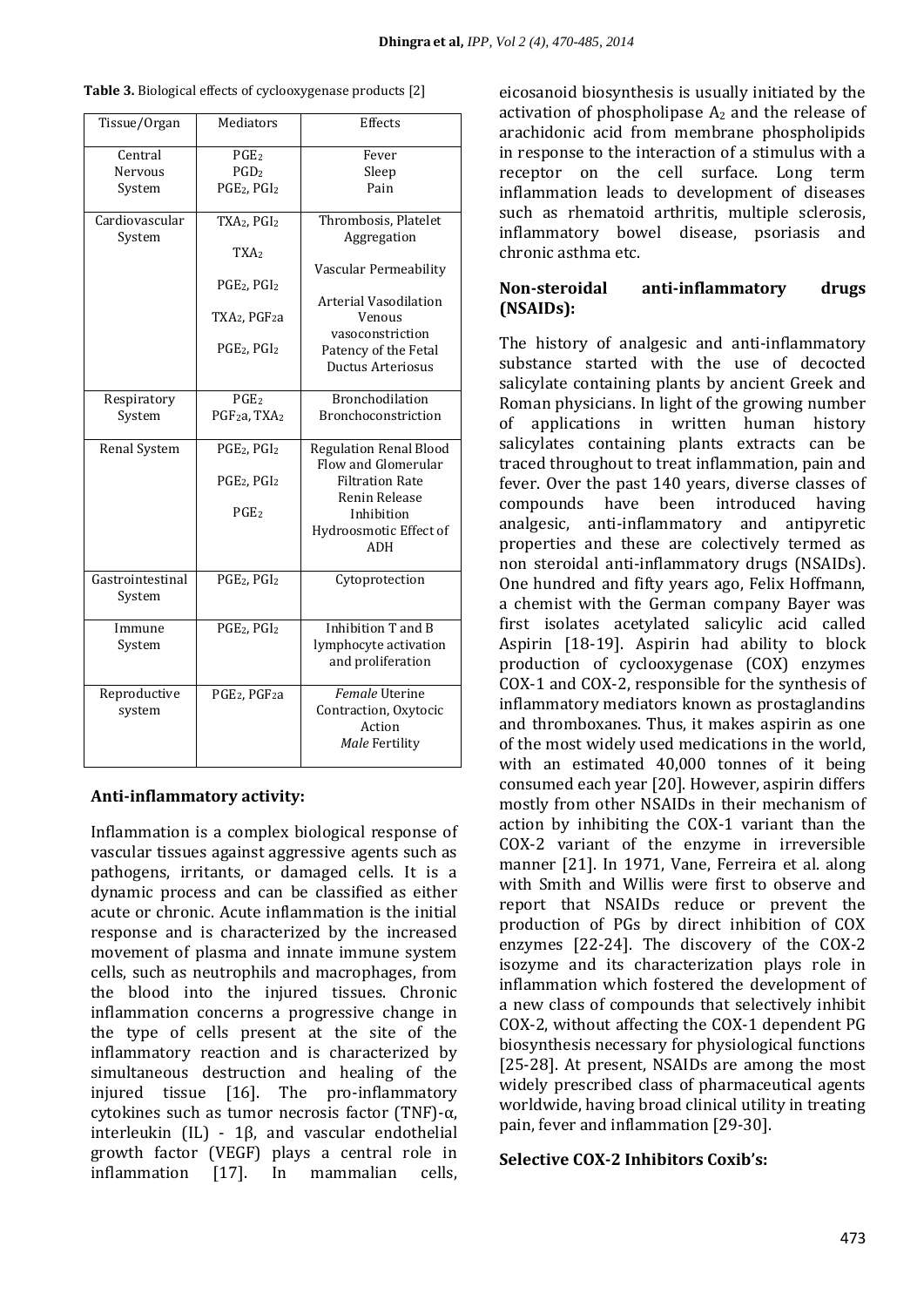As previously described, the rationale behind the development of selective COX-2 inhibitors was the concept that selective inhibition of COX-2 isoenzyme may induce anti-inflammatory and analgesic effects comparable to nonselective COX inhibitors, with considerably less damage to the gastric mucosa. The first selective COX-2 inhibitor Coxib's approved by Food and Drug Administration (FDA) in 1999 was celecoxib, which was followed by introduction of rofecoxib, valdecoxib, parecoxib, aceclofenac and etoricoxib [31]. The clinical trial had proven that both celecoxib (Celebrex) and rofecoxib (Vioxx) provide significant relief of the signs and symptoms of osteoarthritis and rheumatoid arthritis and in alleviating pain following dental extraction, while reducing the incidence of gastrointestinal ulcers and erosions seen with standard NSAID therapy [32-36]. Moreover, these eagerly awaited highly selective COX-2 inhibitors are of great interest because they may represent an alternative therapeutic option for the treatment of inflammation in diseases, such as in cirrhosis with ascites, in which renal function is critically dependent on PGs [37-38]. A secondgeneration of selective COX-2 inhibitors (i.e., valdecoxib and etoricoxib) with a higher COX-1 to COX-2 selectivity ratio than celecoxib and rofecoxib is currently under evaluation in patients with osteoarthritis and rheumatoid arthritis. However, valdecoxib has also been approved for the treatment of dysmenorrhea. Furthermore, the analgesic efficacy and tolerability of parecoxib, an injectable prodrug of valdecoxib, is currently being tested in postoperative laparotomy and orthopedic knee surgery patients [39-40]. These drugs have at least 200-300 fold selectivity for inhibition of COX-2 over COX-1. The Structure of currently available NSAIDs and COXIBs are provided in Figure 2.

## **Natural COX Inhibitors:**

However, NSAIDs and COXIBs are the most widely prescribed drugs in the world, to treat inflammation, pain and arthritis. But their use is also associated with wide range of toxic effect. In contrast, Botanicals and in particular plant food supplements (PFS) receive great acceptance by European consumers as they can deliver significant health benefits at relatively low costs. In addition, a variety of chemical constituents such as alkamide [41-42], coumarins [43], carotenoid [44], flavonoids [45], steroids [46-47], fatty acids [46-48], stilbenes [49-50], terpenoids [51] etc. are isolated from plant origin which significantly inhibits the expression of the COX gene. A detailed classification of these herbal COX inhibitors is given in Table 4. Apart from this, Seungma-galgeun-tang a folk medicine of China [52] and Shosaikoto a Kampo medicine of Japan [53] were used widely to treat inflammation by inhibiting COX enzyme. Furthermore, prenylated resveratrol derivative 4-(3-methyl-but-1-enyl)- 3,5,3′,4′-tetrahydroxystilbene from fungal infected peanuts [54] and caffeic acid phenethyl ester (CAPE) from alcoholic extract of propolis [55] contribute the overall COX inhibitory activity. In search for new biologically active natural products, a number of isolates derived from algae and sponges were evaluated. Of these, palisol and dictyol C demonstrated the most potent inhibition of COX-2 [56]. In addition, Fish oils also found to contain natural inhibitor of COX and have been proposed as a reasonable alternative for the treatment of rheumatoid arthritis [57]. The structures of some active chemical constituents are provided in Figure 3.

## **Anti Tumor Activity:**

In addition to their widespread benefit in arthritis, COX-2 specific inhibitors are also used to reduce the development of colon cancer in highrisk patient as adenocarcinoma cells in the colon overexpress COX-2. COX is suspected to play a key role in the progression of colon cancer, since  $PGE_2$ levels are increased in tumors. Literature survey reveals that, approximately 85% of adenocarcinomas exhibit a two- to fifty-fold increase in COX-2 expression at both mRNA and protein levels compared with matched, macroscopically normal, colonic mucosa from the same patient [70-73]. Both carcinogens induced (azoxymethane-induced colonic tumors in rats) and genetic (Min mice with multiple intestinal neoplasia) animal models of colon cancer had confirmed the existence of an increased expression of COX-2 in tumors [73-75]. On the contrary, subsequent studies have demonstrated that the increased expression of COX-2 in colon cancer originates mainly from the interstitial cells (i.e., macrophages), whereas little COX-2 expression is found in epithelial cancer cells [76- 77]. Moreover, *in vitro* studies of over expression of COX on different cell lines (rat intestinal cell line, gastrocolonic cell lines HT-29 and HCA-7 and human colon cell line Caco-2) revealed that cells over-expressing COX-2 undergo phenotypic changes that could enhance their tumorigenic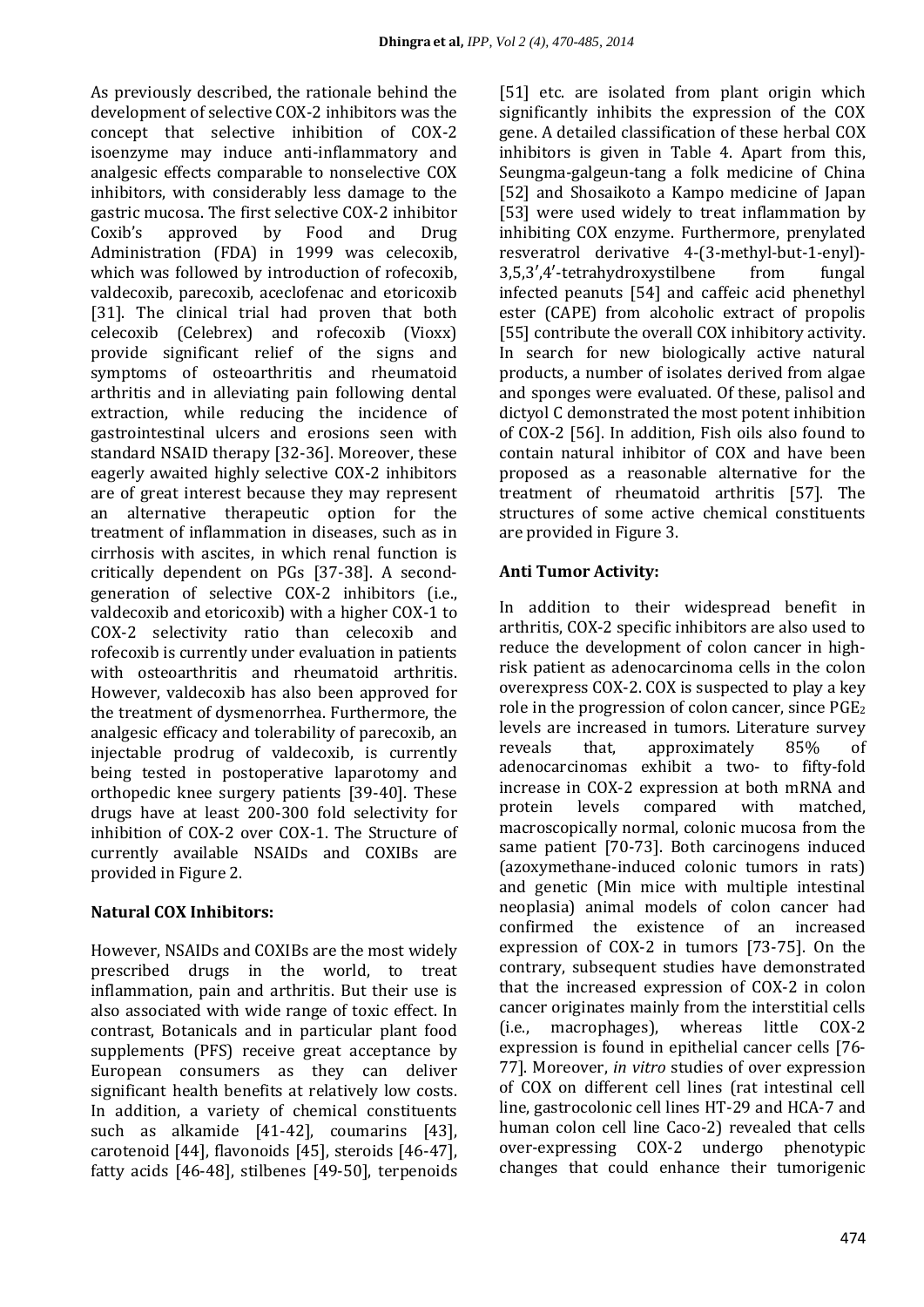potential, such as exhibition of an increased adhesion to extracellular matrix proteins and resistance to apoptosis [78-79]. However, human gastrocolonic cancer cell line, HT-29, showed increased proliferation in the presence of PGs in the culture medium [80]. A conclusive proof of the role of COX-2 in cell growth is provided by the use of selective COX-2 inhibitors. The effects of the highly selective COX-2 inhibitor, SC-58125, was tested in two different cell lines, only one of which had a high level of COX-2 expression and activity. It was observed that SC-58125 decreased cell growth only in the COX-2 expressing cell line [81].



**C) Selective COX-2 inhibitors**

**Figure 2: Classification of NSAID's and Coxib's according to their selectivity towards COX enzyme.**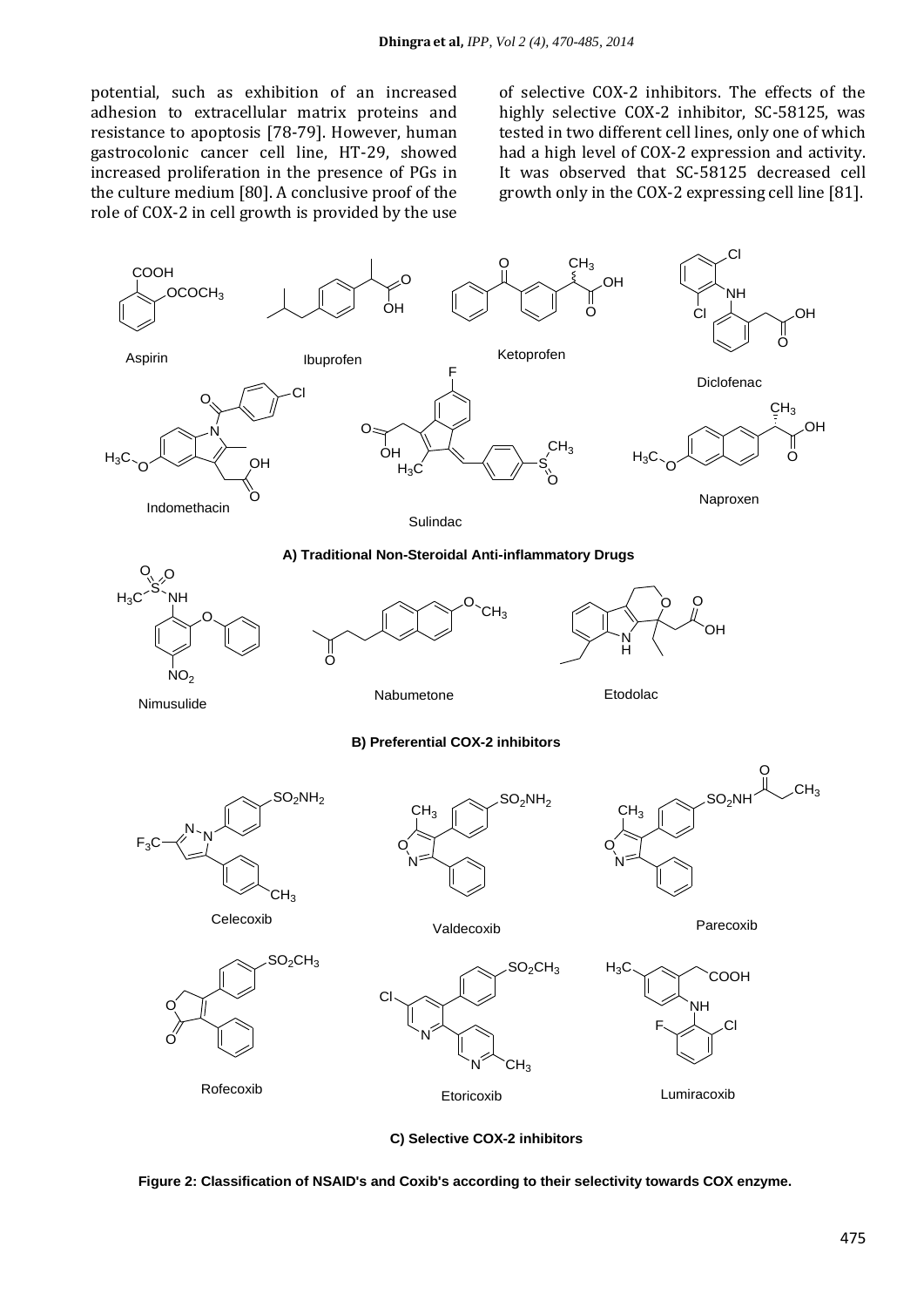#### **Table 4: Herbs with active constituents having COX inhibitory activity**

| <b>Plant Name</b>                              | Family            | <b>Active constituent</b>                                                                                                                                                                                                                                                                                                                       | Reference |
|------------------------------------------------|-------------------|-------------------------------------------------------------------------------------------------------------------------------------------------------------------------------------------------------------------------------------------------------------------------------------------------------------------------------------------------|-----------|
| Agrocybe aegerita                              | Strophariaceae    | Ergosterol and fatty acids (palmitic, stearic, oleic and<br>linoleic acids)                                                                                                                                                                                                                                                                     | $[47]$    |
| Aiphanes aculeate Willd.                       | Arecaceae         | Aiphanol and Isorhapontigenin                                                                                                                                                                                                                                                                                                                   | $[49]$    |
| Apium graveolens Linn.                         | Apiaceae          | senkyunolide-N,<br>Sedanolide,<br>senkyunolide-J, L-<br>tryptophan<br>and 3-hydroxymethyl-6-methoxy-2,3-<br>dihydro-1H-indol-2-ol.                                                                                                                                                                                                              | $[58]$    |
| Aralia continentalis                           | Araliaceae        | Kaurenoic acid                                                                                                                                                                                                                                                                                                                                  | $[51]$    |
| Cannabis sativa                                | Cannabaceae       | Canniprene, olivetolic acid                                                                                                                                                                                                                                                                                                                     | $[59]$    |
| Ceiba pentandra                                | Malvaceae         | 5-hydroxy-7,4',5'-trimethoxyisoflavone 3'-O-beta-D-<br>glucoside,<br>5,3'-dihydroxy-7,4',5'-<br>trimethoxyisoflavone and flavan-3-ol, (+)-catechin                                                                                                                                                                                              | [60]      |
| Cornus kousa                                   | Cornaceae         | 3-O-rhamnoside,<br>Kaempferol<br>myricetin<br>$3 - 0 -$<br>rhamnoside, kaempferol 3-0-glucoside, cornin and<br>stenophyllin                                                                                                                                                                                                                     | [61]      |
| Cymbidium goeringii                            | Orchidaceae       | Gigantol                                                                                                                                                                                                                                                                                                                                        | $[62]$    |
| Dracaena loureiri                              | Asparagaceae      | 4,3',5'-trihydroxystilbene,<br>4,3'-dihydroxy-5'-<br>methoxystilbene<br>and 4-hydroxy-3',5'-dimethoxy<br>stilbene                                                                                                                                                                                                                               | $[50]$    |
| Dystaenia takeshimana                          | Umbelliferae      | Coumarins, β-sitosterol and dacusterol                                                                                                                                                                                                                                                                                                          | $[43]$    |
| Echinacea<br>purpurea<br>(Linn.) Moench        | Arecaceae         | Undeca-2E,4Z-dien-8,10-diynoic acid isobutylamide,<br>undeca-2Z,4E-dien-8,10-diynoic acid isobutylamide,<br>dodeca-2E,4Z-dien-8,10-diynoic acid isobutylamide,<br>undeca-2E,4Z-dien-8,10-diynoic acid 2-methylbutyl<br>amide, dodeca-2E,4Z-dien-8,10-diynoic acid 2-<br>methylbutylamide, dodeca-2E,4E,8Z,10E-tetraenoic<br>acid isobutylamide. | $[42]$    |
| Evodia rutaecarpa                              | Rutaceae          | Evodiamine, rutaecarpine and goshuyuamide II                                                                                                                                                                                                                                                                                                    | $[63]$    |
| Grifola frondosa                               | Meripilaceae      | Ergosterol, ergostra-4,6,8(14),22-tetraen-3-one, 1-<br>oleoyl-2-linoleoyl-3-palmitoyl glycerol and fatty acids<br>(palmitic, oleic, and linoleic acids)                                                                                                                                                                                         | $[46]$    |
| Houttuynia cordata                             | Saururaceae       | Fatty acids (linolenic, linoleic, oleic, palmitic and<br>stearic acid)                                                                                                                                                                                                                                                                          | $[48]$    |
| Hypericum perforatum                           | Hypericaceae      | Hyperforin                                                                                                                                                                                                                                                                                                                                      | [64]      |
| Nigella sativa                                 | Ranunculaceae     | Thymoquinone and thymohydroquinone                                                                                                                                                                                                                                                                                                              | $[65]$    |
| Ocimum sanctum Linn.                           | Lamiaceae         | cirsilineol,<br>Eugenol,<br>cirsimaritin,<br>isothymonin,<br>apigenin and rosmarinic acid                                                                                                                                                                                                                                                       | [66]      |
| Perilla nankinensis                            | Labiatae          | Luteolin diglucuronide, apigenin diglucuronide, and<br>semi-pure luteolin diglucuronide                                                                                                                                                                                                                                                         | $[44]$    |
| Piper methysticum Forst                        | Piperaceae        | Dihydrokawain, yangonin and flavokawain B                                                                                                                                                                                                                                                                                                       | $[67-68]$ |
| Stereocaulon<br>$\overline{al}$ pinum<br>Laur. | Stereocaulonaceae | 9-cis-octa-decenamide                                                                                                                                                                                                                                                                                                                           | $[41]$    |
| Zingiber cassumunar                            | Zingiberaceae     | Phenylbutenoids                                                                                                                                                                                                                                                                                                                                 | $[69]$    |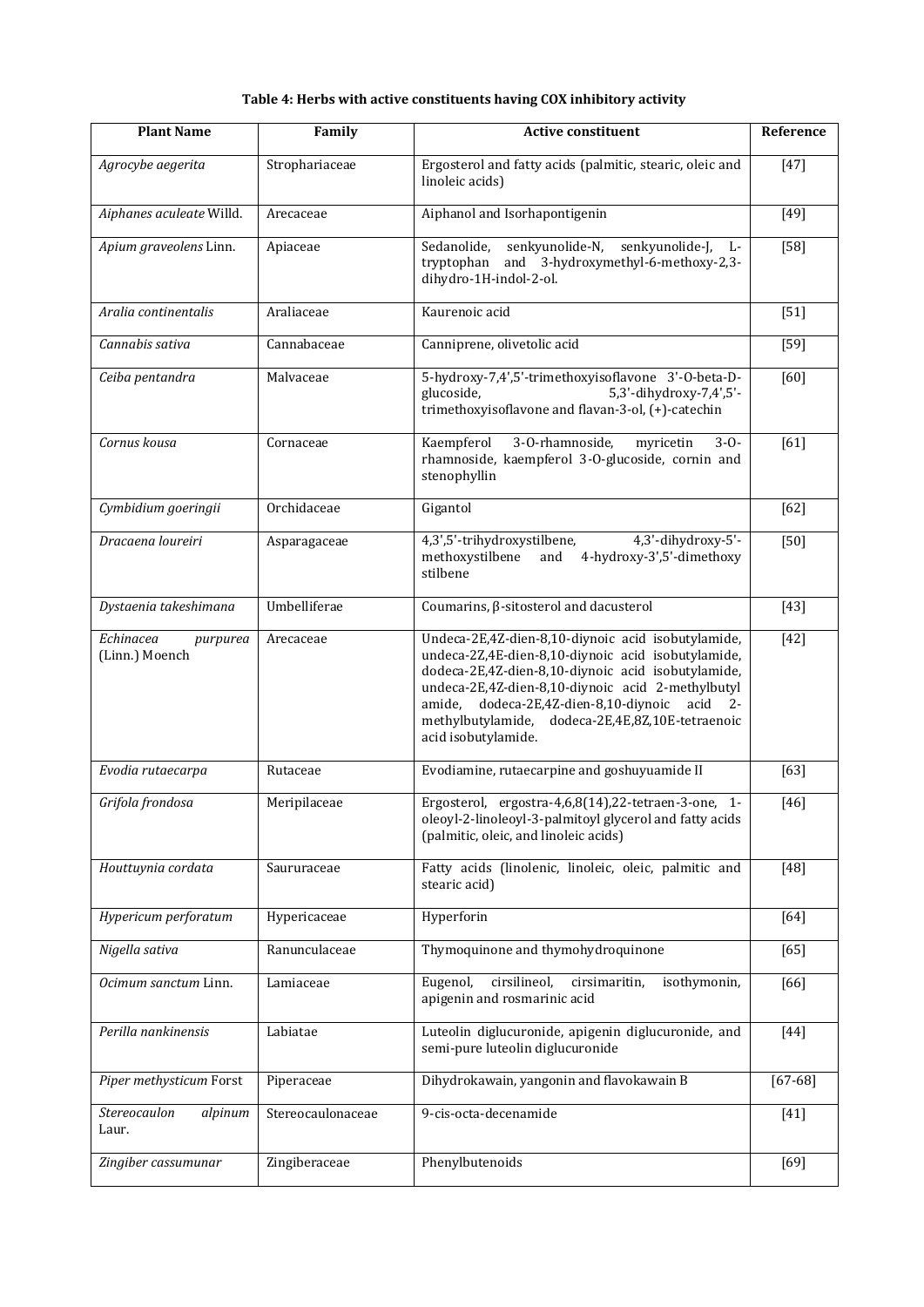

**Figure 3: Chemical structure of some natural COX inhibitors**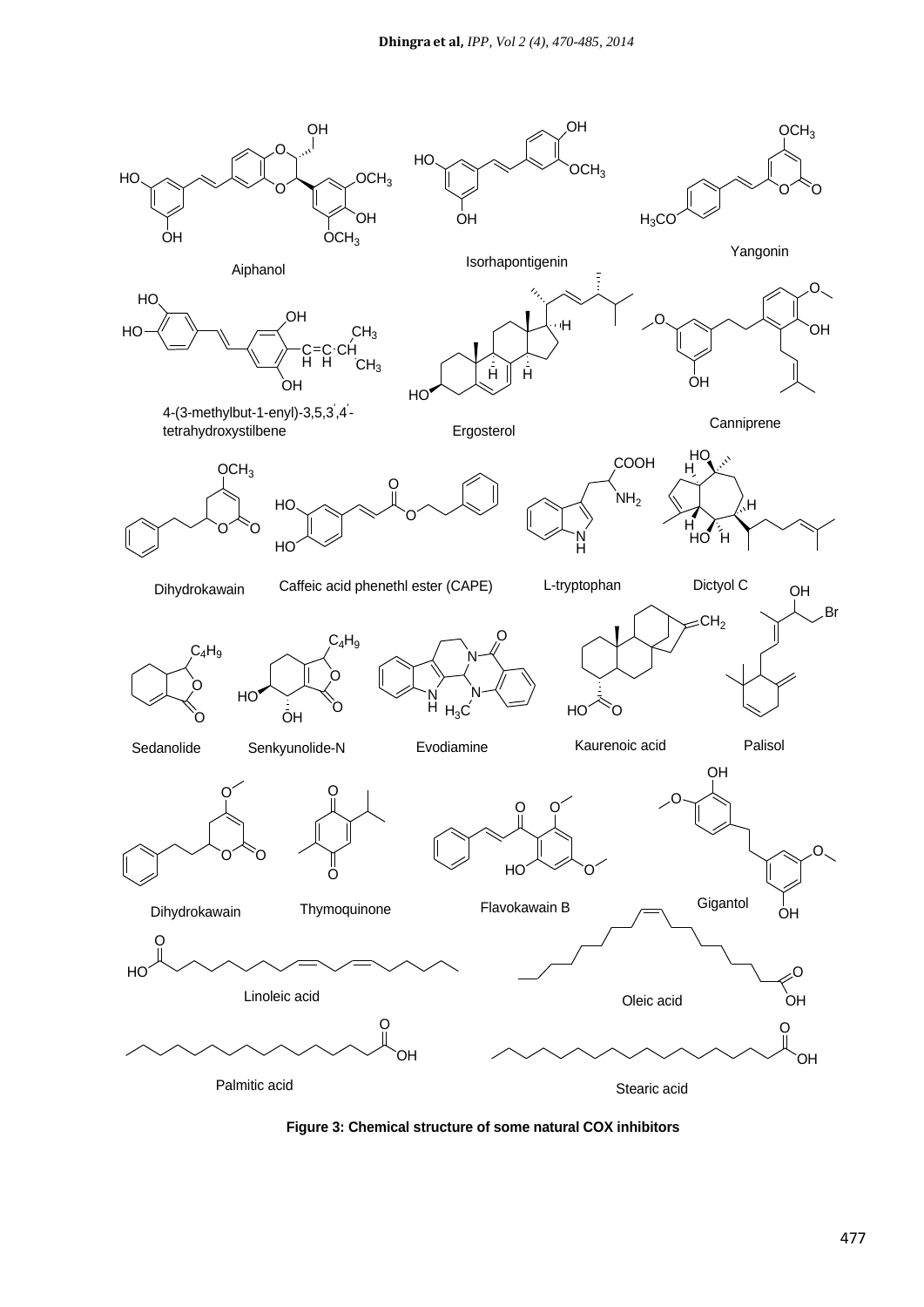Epidemiological studies also demonstrate the association between regular long-term consumption of NSAIDs, particularly aspirin, reduces incidence of colon cancer [82-84]. Aspirin is also sought as a potentially viable option in the prevention of sporadic colon cancer and neurodegenerative disorders [85-86]. Parallel studies in animal models of colon carcinogenesis proved that aspirin, as well as other traditional NSAIDs, such as piroxicam, indomethacin, sulindac, ibuprofen and ketoprofen, inhibit chemically-induced colon cancer in rats and mice [87]. The mechanism by which NSAIDs reduce the risk of cancer is likely related to the inhibition of COX-2. In addition, some recent studies strongly suggested that COX-2 inhibitors may also be increase the beneficial effects in breast, head and neck, lung, pancreatic and gastric cancers [87-90]. Indeed, celecoxib consistently and dosedependently inhibits tumor growth and the number of lung metastasis in the syngenic Lewis lung carcinoma model [91]. Interestingly, in animal studies, celecoxib has been shown to potentiate the antitumor activity of conventional chemotherapy and radiation [92-93].

## **Anti Alzheimer's Activity:**

Alzheimer's disease, was first described by German psychiatrist and neuropathologist Alois Alzheimer in 1906 [94] and is the most common form of dementia. Most often, it is diagnosed in people over 65 years of age [95], although the less-prevalent early-onset Alzheimer's can occur much earlier. Research indicates that the disease is associated with plaques and tangles in the brain [96]. In 2006, there were 26.6 million sufferers worldwide. Alzheimer's is predicted to affect 1 in 85 people globally by 2050 [97]. Early symptoms are often mistakenly thought to be 'age-related' concerns, or manifestations of stress [98]. As the disease advances, symptoms can include confusion, irritability, aggression, mood swings, trouble with language, and long-term memory loss. However, five medications are currently used to treat the cognitive problems of AD: four are acetylcholinesterase inhibitors (tacrine, rivastigmine, galantamine and donepezil) and the other (memantine) is an NMDA receptor antagonist [99]. In addition, only donepezil is approved for treatment of advanced AD dementia [100]. Moreover, these drugs are associated with nausea and vomiting as side effect, both of which are linked to cholinergic excess. Other effects include muscle cramps, decreased heart rate

(bradycardia), decreased appetite and weight, and increased gastric acid production [101].

Further investigation concludes that Long-term use of non-steroidal anti-inflammatory drugs (NSAIDs) reduces likelihood of developing AD [102]. Various human postmortem studies, in animal models, or *in vitro* investigations also supports that NSAIDs can reduce inflammation related to amyloid plaques [102]. Several casecontrol studies suggest that NSAID's significantly reduces odds ratio to almost half of the normal risk for Alzheimer's disease in patients those are on anti-inflammatory therapy [103-105]. A report published in April 1997 confirmed the previous findings of an inverse correlation between the severity or incidence of Alzheimer's disease and the ingestion of NSAIDs, with ibuprofen as the most frequently used compound, probably reflecting its availability without prescription [106].

In all these analyses, the mechanisms proposed are essentially anti-inflammatory and reflect the recognition of inflammatory events and components in the Alzheimer's disease lesions [103-104, 107]. Along with the amyloid protein, there are activated microglias, complement fragments, release of cytokines, and other classical signs of inflammation were observed during study at the site of inflammation. A crucial finding is that the protein amyloid is capable of activating the microglia. During the study, although the NSAID would not be expected to modify the abnormal metabolism of amyloid but they reduce the response of microglia to the protein. It was also conclude that, the neuronal damage in Alzheimer's disease may be due more to the inflammatory reaction with the consequent free radical and protease release than to the presence of amyloid per se. Thus, inhibition of inflammation may delay or even abort the loss of neurones consequent on amyloid deposition.

Another study gives evidence that rat microglia, which was stimulated with LPS express COX-2 gives same response as on observe with human microglia [108]. It was also surprising that the total COX-2 content of brain tissue in Alzheimer's disease patients was lower than normal person [109]. This additional explane that in these patients perticularly in late-stage the loss of neurones and their COX-2 outweighed the increased COX-2 in activated microglia. There may also be a detectable increase in the total COX-2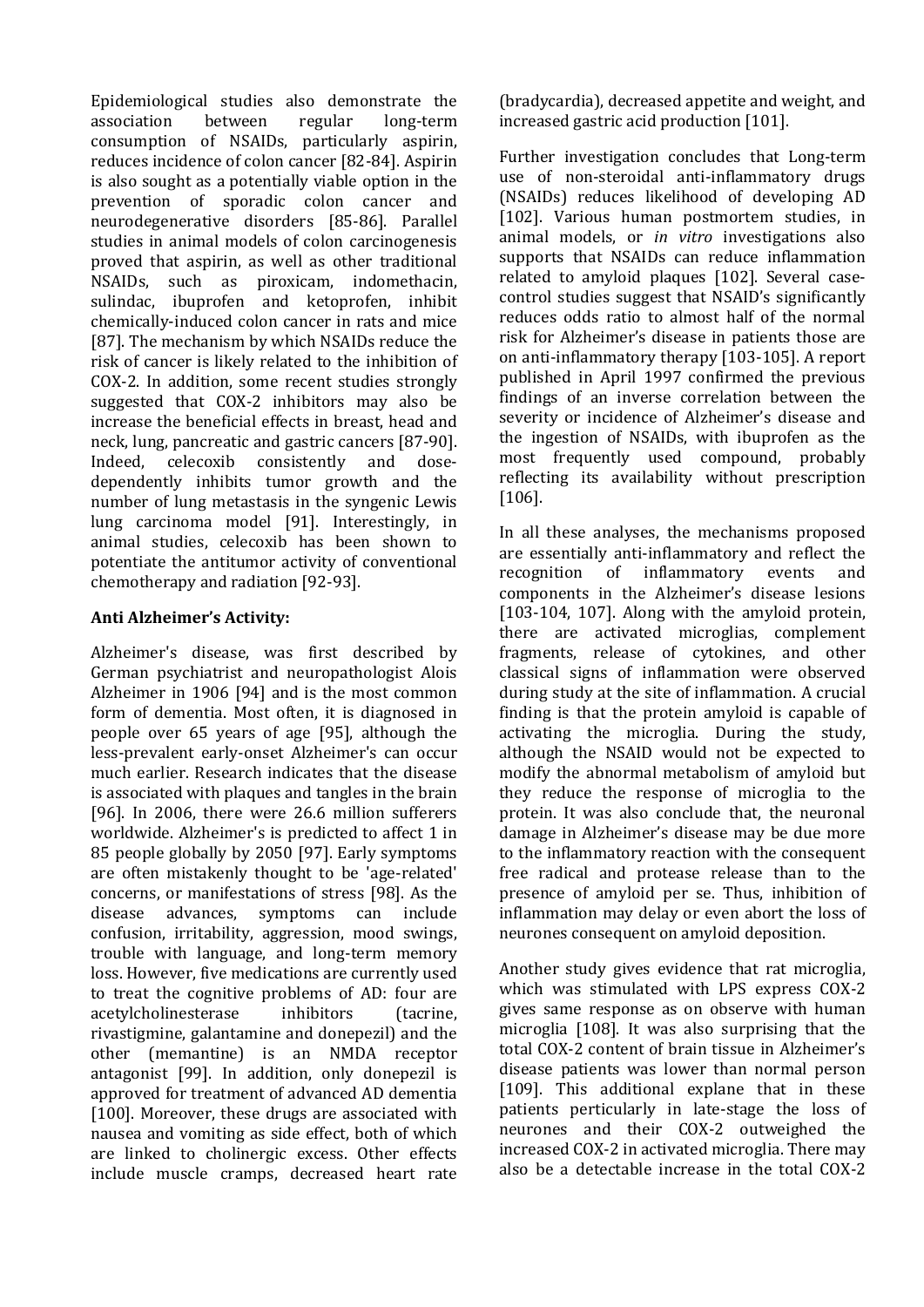content earlier in the disease process. The lack of a good animal model for Alzheimer's disease has undoubtedly delayed analysis of its causes. A major benefit of the new selective COX-2 inhibitors could be early treatment in asymptomatic, but genetically at risk, subjects, which could result in a delaying or even preventing the clinical disease. Such treatment with the existing NSAIDs with their propensity to cause gastric damage and platelet malfunction has already been shown to have low compliance [110] and would always be difficult to justify in the asymptomatic subjects targeted. Selective COX-2 inhibitors should, however, enable this prophylactic action of decreased PG synthesis to be fully realized with a minimum of side effects.

## **Toxicology:**

Nonsteroidal anti-inflammatory drugs (NSAIDs) are among the most widely used drugs worldwide and represent a mainstay in the therapy of acute and chronic pain. However, their use is frequently associated with a broad spectrum of adverse effects, which are related to the inhibition of prostaglandin (PG) synthesis in tissues where PGs are responsible for physiological homeostasis [111-114]. Since COX-1 derived PGs are presumably involved in housekeeping functions, such as gastrointestinal cytoprotection, and COX-2 derived PGs are implicated in inflammation. In recent years, however, animal data have challenged the initial paradigm, unravelling the constitutive expression of COX-2 in normal tissues, together with new physiologic roles of this isoenzyme, including gastric mucosal defense, renal homeostasis and endothelial PGI<sup>2</sup> production. Therefore, apart from the beneficial anti-inflammatory, antipyretic and analgesic effects of NSAIDs, COX inhibition also results in unwanted side effects, particularly in the gastrointestinal tract [115]. That is, at the concentrations required to inhibit PG biosynthesis at sites of inflammation (COX-2 activity), they also elicit a marked suppression of PG production in the gastrointestinal and renal systems (COX-1 activity) jeopardizing the integrity of the gastric mucosa and renal and platelet function. Gastroduodenal ulceration is the bestcharacterized serious adverse event of NSAID therapy and is the consequence of inhibiting PGs, which are the most important gastric cytoprotective agents [116]. However, many clinical trials have confirmed the efficacy and relative lack of gastroduodenal toxicity of all of the selective COX-2 inhibitors when compared to

nonselective NSAIDs. On the other hand although the incidence of renal side effects in healthy subjects is not significant, adverse renal events are frequent in those patients with impaired effective arterial blood volume in which renal function is critically dependent on PGs, such as decompensated liver cirrhosis [117-118].

Like NSAIDs, Coxib's also becomes the most widely prescribed drugs in the world for arthritis and acute pain. However, on September 30, 2004, the pharmaceutical giant Merck & Company, Inc. announced a voluntary worldwide withdrawal of rofecoxib from the market. The company's decision, was based on data from a new, threeyear prospective, randomized, placebo-controlled clinical trial, which showed that after 18 months of use, VIOXX® increased relative risk for confirmed cardiovascular events, such as heart attack and stroke [119]. Although clinical trials gave conflicting results, partly due to the influence of pharmaceutical manufacturers [120], pharmacological evidence seems to support the concept that cardiovascular toxicity of selective COX-2 inhibitors may be a class effect [121]. This has raised serious concerns about the risk of thrombotic events during treatment with coxibs, marking off the therapeutic benefits that could be expected from COX-2 selective inhibition and questioning the need of more selective compounds [122-123]. Several meta-analyses and systematic reviews also indicate that diclofenac has demonstrated the highest cardiovascular risk of any of the nonselective NSAIDs [124].

## **Future Prospects:**

NSAIDs are the most widely prescribed drugs in the world, with an estimated 100 million users of rofecoxib and valdecoxib since the drugs were introduced on the market in 1999. Following the removal of rofecoxib and valdecoxib from the market in 2004 by Merck & Company, Inc, COX-2 inhibitors were rejected almost as enthusiastically and perhaps as irrationally. In addition, the initial use of these drugs should have been restricted to people who suffered gastrointestinal toxicity from NSAIDs. On the other hand, relatively low incidence of cardiovascular events suggests that a large portion of the population can take seletive COX-2 inhibitors safely, especially for short courses of therapy. Approximately 30 million Americans use nonsteroidal anti-inflammatory drugs (NSAIDs) daily for reasons ranging from cardioprotection and everyday aches and pains to more serious complications such as rheumatoid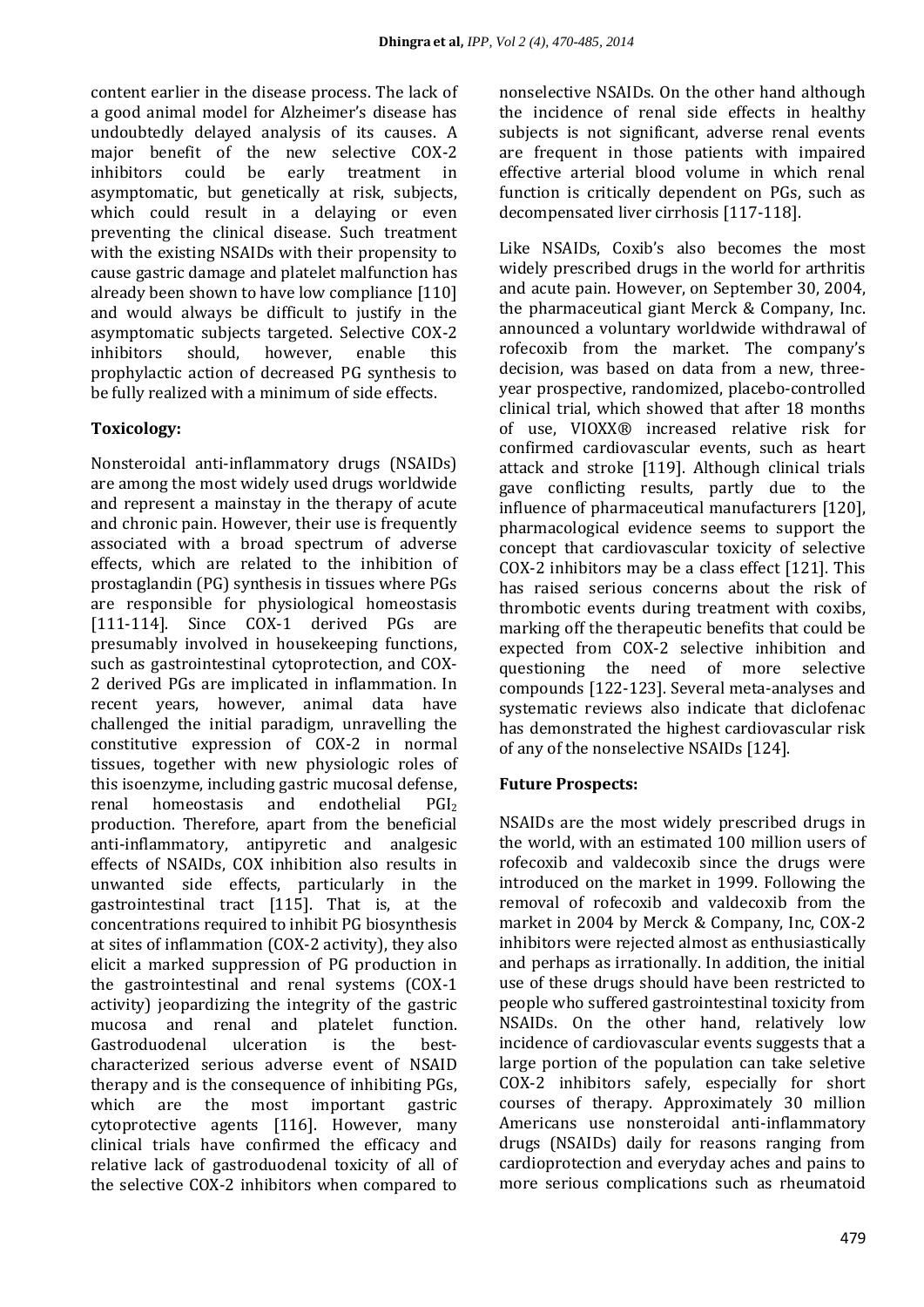arthritis, acute gout, and other comorbid conditions [125]. Current evidence suggests that naproxen, a nonselective NSAID, is associated with the lowest risk of cardiovascular events. Therefore, naproxen is the NSAID of choice in patients with high cardiovascular risk [126]. The Prospective Randomized Evaluation of Celecoxib Integrated Safety vs. Ibuprofen or Naproxen (PRECISION) trial is currently under way [127]. It is a randomized, double-blind, parallel-group study comparing the cardiovascular risk associated with celecoxib to that of the two most commonly prescribed nonselective NSAIDs (naproxen and ibuprofen) in patients with either osteoarthritis or rheumatoid arthritis. The primary outcome of the study is the first occurrence of cardiovascular death, nonfatal MI, or nonfatal stroke. Cardiovascular, GI, and renal side effects as well as symptomatic relief will be assessed in the study. The trial is set to be completed in September 2015 and may provide additional evidence for the use of NSAIDs in patients with cardiovascular risk [127]. Moreover, various synthetic approaches based on chemical modification of NSAIDs have been undertaken with the aim of improving their safety profiles [128-129].

In addition, selective COX-2 inhibitors may also used in the detection and/or treatment of cancer [130-132] and neurodegenerative disease like Alzheimer [102]. As noted above, COX-2 expression is elevated in a large number of malignancies, therefore some recent studies suggested that selective COX-2 inhibitors show the beneficial effects in breast, head and neck, lung, pancreatic and gastric cancers [87-90]. Furthermore, the relevance of COX-2 in the progression of Alzheimer disease is also currently being discussed. Prostaglandins are important for the inducing uterine contraction during labour, therefore selective COX-2 inhibitors was shown to be useful in delaying the premature labor without any side effect. Moreover, the perspective of enzymology and protein biochemistry, the study of the COX enzymes may be considered as a mature field. There are few enzymes of lipid biochemistry for which there is such a wealth of structural and functional information. As it is very well evident from the literature that COX inhibitors has got tremendous potential, thus appropriate modification of the molecules to attenuate their toxicity and better economic as well as therapeutic utilization can be of great

| benefit | particularly                | ın | various |
|---------|-----------------------------|----|---------|
|         | treatments/therapies [133]. |    |         |

#### **Acknowledgment**

The authors extend their heartful thanks to Punjab Technical University, Kapurthala, Punjab, India for valuable suggestions and moral support.

#### **References:**

- [1] Vane JR, Bakhle YS and Botting RM, 1998, Cyclooxygenases 1 and 2, Annu Rev Pharmacol Toxicol, 38:97–120.
- [2] Claria J, 2003, Cyclooxygenase-2 Biology, Curr Pharma Des, 9:2177–2190.
- [3] Ohki S, Ogino N and Yamamoto S et al., 1979, Prostaglandin hydroperoxidase, an integral part of prostaglandin endoperoxide synthetase from bovine vesicular gland microsomes, J Biol Chem, 254:829–836.
- [4] Smith WL and Song I, 2002, The enzymology of prostaglandin endoperoxide H synthases-1 and -2, Prostag Oth Lipid M, 68-69:115-128.
- [5] Hecker M, Foegh ML and Ramwell PW et al., 1995, The eicosanoids: Prostaglandins, Thromboxanes, Leukotrienes and related compounds, Katzung, BG eds., Basic and Clinical Pharmacology, Appleton & Lange: Norwalk CT, 290-304.
- [6] Kujubu DA, Fletcher BS and Varnum BC et al., 1991, TIS10, a phorbol ester tumor promoter-inducible mRNA from Swiss 3T3 cells, encodes a novel prostaglandin synthase/cyclooxygenase homologue, J Biol Chem, 266:12866-12872.
- [7] Xie W, Chipman JG and Robertson DL et al., 1991, Expression of a mitogen-responsive gene encoding prostaglandin synthase is regulated by mRNA splicing, Proc Natl Acad Sci USA, 88:2692-2696.
- [8] O'Banion MK, Sadowski HB and Winn V et al., 1991, A serum- and glucocorticoid-regulated 4-kilobase mRNA encodes a cyclooxygenase-related protein, J Biol Chem, 266:23261-23267.
- [9] Morita I, Schindler M and Regier MK et al., 1995, Different intracellular locations for prostaglandin endoperoxide H synthase-1 and -2, J Biol Chem, 270:10902-10908.
- [10] Jones DA, Carlton DP and McIntyre TM et al., 1993, Molecular cloning of human prostaglandin endoperoxide synthase type II and demonstration of expression in response to cytokines, J Biol Chem, 268:9049-9054.
- [11] Tay A. Squire JA and Goldberg H et al., 1994, Assignment of the human prostaglandin-endoperoxide synthase 2 (PTGS2) gene to 1q25 by fluorescence in situ hybridization, Genomics, 23:718-719.
- [12] Tanabe T and Tohnai N, 2002, Cyclooxygenase isozymes and their gene structures and expression, Prostag Oth Lipid M, 68-69:95-114.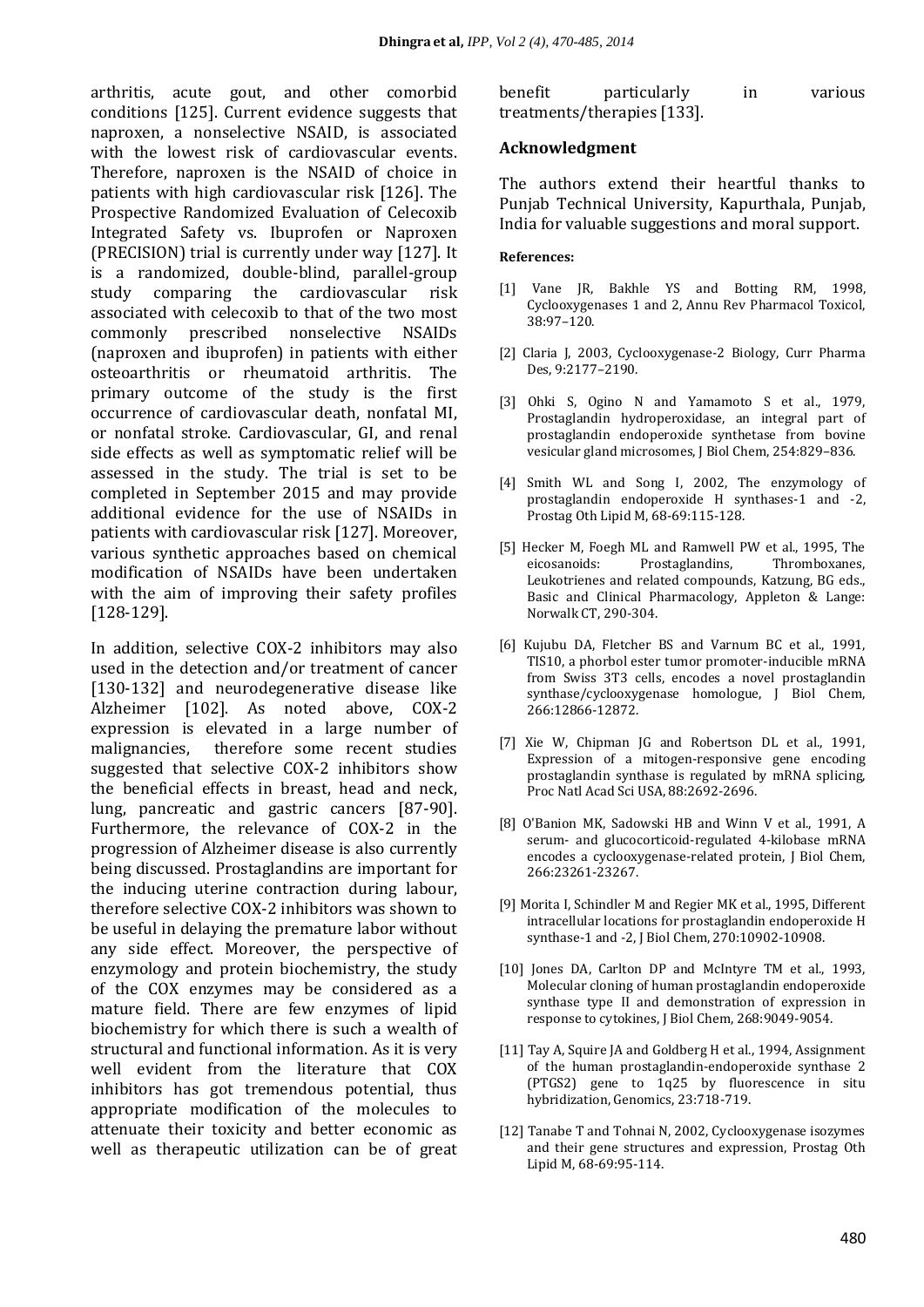- [13] Dannhardt G and Laufer S, 2000, Structural appraoches to explain the selectivity of COX-2 inhibitors: is there is a common pharmacophore?, Curr Med Chem, 7:1101- 1112.
- [14] Marnett LJ and Kalqutkar AS, 1998, Design of selective inhibitors of cyclooxygenase-2 as nonulcerogenic antiinflammatory agents, Curr Opin Chem Biol, 2(4):482- 490.
- [15] Chandrasekharan NV, Dai H and Roos KL et al., 2002, COX-3, a cyclooxygenase-1 variant inhibited by acetaminophen and other analgesic/antipyretic drugs: Cloning, structure, and expression, Proc Natl Acad Sci USA, 99(21):13926–13931.
- [16] Ferrero-Miliani L, Nielsen OH and Andersen PS et al., 2007, Chronic inflammation: Importance of NOD2 and NALP3 in interleukin-1beta generation, Clin Exp Immunol, 147:227–235.
- [17] Charles AD, 2010, Anti inflammatory Agents: Present and Future, Cell, 140:935-950.
- [18] Sneader W, 2000, The discovery of aspirin: A [reappraisal.](http://www.ncbi.nlm.nih.gov/pmc/articles/PMC1119266) BMJ Clinical research ed, 321(7276):1591– 1594.
- [19] Schror K, 2008, [Acetylsalicylic acid,](http://books.google.com/?id=gw6yR6qZe5wC&lpg=PR11) Wiley-Blackwell, [ISBN](http://en.wikipedia.org/wiki/International_Standard_Book_Number) [978-3-527-32109-4.](http://en.wikipedia.org/wiki/Special:BookSources/978-3-527-32109-4)
- [20] Warner TD, Warner TD and Mitchell JA, 2002, Cyclooxygenase-3 (COX-3): filling in the gaps toward a COX continuum?, Proc Natl Acad Sci USA, 99(21):13371– 13373.
- [21] Burke A, Smyth E and FitzGerald GA, 2006, Analgesic Antipyretic and Antiinflammatory Agents, Goodman and Gilman's the pharmacological basis of therapeutics, 11th ed, New York: McGraw-Hill, 671–716.
- [22] Vane JR, 1971, Inhibition of prostaglandin synthesis as a mechanism of action for aspirin-like drugs, Nat New Biol, 231:232-235.
- [23] Ferreira SH, Moncada S and Vane JR, 1971, Indomethacin and aspirin abolish prostaglandin release from the spleen, Nat New Biol, 231:237-239.
- [24] Smith JB and Willis AL, 1971, Aspirin selectively inhibits prostaglandin production in human platelets, Nat New Biol, 231:235-237.
- [25] Seibert K, Zhang Y and Leahy K et al., 1994, Pharmacological and biochemical demonstration of the role of cyclooxygenase 2 in inflammation and pain, Proc Natl Acad Sci USA, 91(25):12013-12017.
- [26] Gilroy DW, Tomlinson A and Willoughby DA, 1998, Differential effects of inhibitors of cyclooxygenase (cyclooxygenase 1 and cyclooxygenase 2) in acute inflammation, Eur J Pharmacol, 355:211-217.
- [27] Smith CJ, Zhang Y and Koboldt CM et al., 1998, Pharmacological analysis of cyclooxygenase-1 in inflammation, Proc Natl Acad Sci USA, 95(22):13313- 13318.
- [28] Warner TD, Giuliano F and Vojnovic I et al., 1999, Nonsteroid drug selectivities for cyclo-oxygenase-1 rather than cyclo-oxygenase-2 are associated with human gastrointestinal toxicity: a full in vitro analysis, Proc Natl Acad Sci USA, 96(13):7563-7568.
- [29] Flower RJ, Moncada S and Vane JR et al., 1992, Analgesicantipyretics and anti-inflammatory agents: drugs employed in the treatment of gout, In The Pharmacological Basis of Therapeutics, New York: Macmillan, 682-782.
- [30] Payan DG and Katzung BG, 1995, Nonsteroidal antiinflammatory drugs; nonopioid analgesics; drugs used in gout, In Basic and Clinical Pharmacology, Ed. Norwalk: Appleton & Lange, 536-559.
- [31] Hinz B and Brune K, 2004, Non-steroidal antiinflammatory drugs- old and new, Oxford textbook of rheumatology, 3rd edition, Oxford University Press Inc: New York, 442-450.
- [32] Simon LS, Lanza FL and Lipsky PE et al., 1998, Preliminary study of the safety and efficacy of SC-58635, a novel cyclooxygenase 2 inhibitor: efficacy and safety in two placebo-controlled trials in osteoarthritis and rheumatoid arthritis, and studies of gastrointestinal and platelet effects, Arthritis Rheum, 41:1591-1602.
- [33] Simon LS, Weaver AL and Graham DY et al., 1999, Antiinflammatory and upper gastrointestinal effects of celecoxib in rheumatoid arthritis: a randomized controlled trial, J Am Med Asso, 282:1921-1928.
- [34] Emery P, Zeidler H and Kvien TK et al., 1999, Celecoxib versus diclofenac in long-term management of rheumatoid arthritis: randomised double-blind comparison, Lancet, 354:2106-2111.
- [35] Feldman M and McMahon AT, 2000, Do cyclooxygenase-2 inhibitors provide benefits similar to those of traditional nonsteroidal anti-inflammatory drugs, with less gastrointestinal toxicity?, Ann Intern Med, 132:134- 143.
- [36] Malmstrom K, Daniels S and Kotey P et al., 1999, Comparison of rofecoxib and celecoxib, two cyclooxygenase-2 inhibitors, in postoperative dental pain: a randomized, placeboand active-comparatorcontrolled clinical trial, Clin Ther, 21:1653-1663.
- [37] Bosch-Marce M, Claria J and Titos E et al., 1999, Selective inhibition of cyclooxygenase-2 spares renal function and prostaglandin synthesis in cirrhotic rats with ascites, Gastroenterology, 116:1167-1175.
- [38] Lopez-Parra M, Claria J and Planaguma A et al., 2002. Cyclooxygenase-1 derived prostaglandins are involved in the maintenance of renal function in rats with cirrhosis and ascites, Brit J Pharm, 135:891-900.
- [39] Barton SF, Langeland FF and Snabes MC et al., 2002, Efficacy and safety of intravenous parecoxib sodium in relieving acute postoperative pain following gynecologic laparotomy surgery, Anesthesiology, 97:306-314.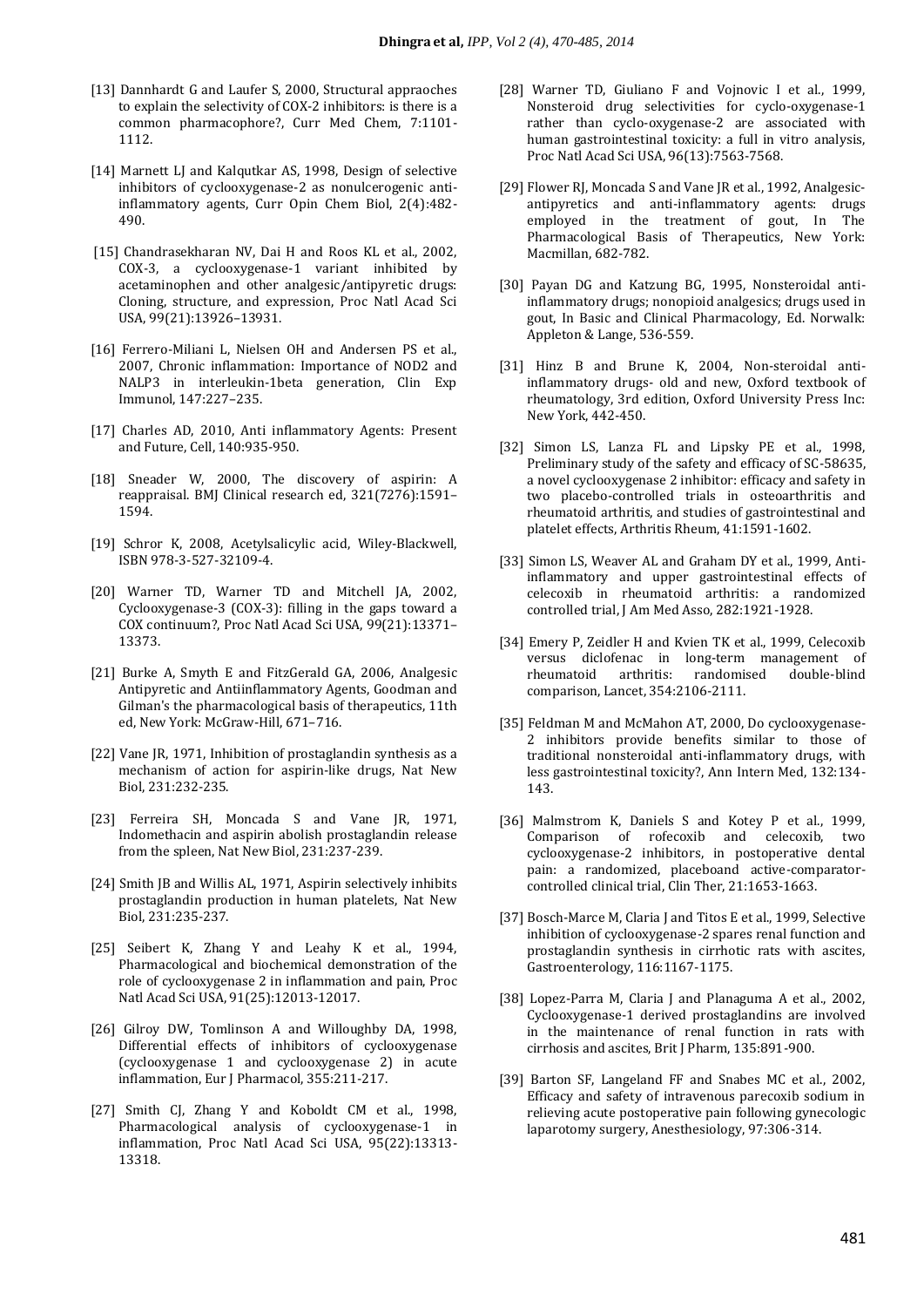- [40] Rasmussen GL, Steckner K and Hogue C et al., 2002, Intravenous parecoxib sodium foracute pain after orthopedic knee surgery, Am J Orthop, 31:336-343.
- [41] Ingolfsdottir K, Gissurarson SR and Nenninger A et al., 1997, Biologically active alkamide from the lichen *Stereocaulon alpinum*, Phytomed, 4(4):331-334.
- [42] Clifford LJ, Nair MG and Rana J et al., 2002, Bioactivity of alkamides isolated from *Echinacea purpurea* (L.) Moench, Phytomed, 9(3):249–253.
- [43] Kim JS, Kim JC and Shim SH et al., 2006, Chemical constituents of the root of *Dystaenia takeshimana* and their anti-inflammatory activity, Arch Pharmacal Res, 29:617–623.
- [44] Buyukokuroglu ME, Berashvili D and Gepdiremen A et al., 2008, Antiinflammatory and antinociceptive properties of luteolin diglucuronide and apigenin diglucuronide obtained from *Perillan ankinensis*, Asian J Chem, 20:1900–1906.
- [45] O'Leary KA, de Pascual-Tereasa S and Needs PW et al., 2004, Effect of flavonoids and vitamin E on cyclooxygenase-2 (COX-2) transcription, Mutat Res, 551(1–2):245–254.
- [46] Zhang Y, Mills GL and Nair MG, 2002, Cyclooxygenase inhibitory and antioxidant compounds from the mycelia of the edible mushroom *Grifola frondosa*, J Agric Food Chem, 50(26):7581–7585.
- [47] Zhang Y, Mills GL and Nair MG, 2003, Cyclooxygenase inhibitory and antioxidant compounds from the fruiting body of an edible mushroom, *Agrocybe aegerita*, Phytomed, 10(5):386–390.
- [48] Bauer R, Probstle A and Lotier H et al., 1996, Cyclooxygenase Inhibitory constituents from *Houttuynia cordata*, Phytomed, 2(4):305-308.
- [49] Lee D, Cuendet M and Vigo JS et al., 2001, A novel cyclooxygenase-inhibitory stilbenolignan from the seeds of *Aiphanes aculeate,* Org Lett, 3(14):2169-2171.
- [50] Likhitwitayawuid K, Sawasdee K and Kirtikara K, 2002, Flavonoids and stilbenoids with COX-1 and COX-2 inhibitory activity from *Dracaena loureiri,* Planta Med, 68(9):841-843.
- [51] Ran JC, Eun MS and Hyun AJ et al., 2011, Inhibitory effects of kaurenoic acid from *Aralia continentalis* on LPS-induced inflammatory response in RAW 264.7 macrophages, Phytomed, 18(8-9):677–682.
- [52] Lyu SA, Lee SY and Lee SJ et al., 2006, Seungma-galgeuntang attenuates proinflammatory activities through the inhibition of NF- kB signal pathway in the BV- microglial cells, J Ethnopharmacol, 107:59–66.
- [53] Ara T, Maeda Y and Fujinami Y et al., 2008, Preventive effects of a Kampo medicine, Shosaikoto, on inflammatory responses in LPS-treated human gingival fibroblasts, Biol Pharm Bull, 31:1141–1144.
- [54] Patel B, Patel S and Hoffman R, 2005, Inhibition of cyclooxygenase-2 expression in mouse macrophages by 4-(3 methyl-but-1-enyl)-3,5,3',4'-tetrahydroxystilbene: A resveratrol derivative from peanuts, Phytother Res, 19:552–555.
- [55] Rossi A, Ligresti A and Longo R et al., The inhibitory effect of propolis and caffeic acid phenethyl ester on cyclooxygenase activity in J774 macrophages, Phytomed, 9(6):530–535.
- [56] Konig GM, Wright AD and Sticher O et al., 1991, Abstracts of the International Research Congress on Natural Products, and 32nd Annual Meeting of American Society of Pharmacognosy, Chicago, Illinois, pp. 129– 152.
- [57] Cleland LG, Michael JJ and Proudman SM, 2006, Fish oil: what the prescriber needs to know, Arthritis Res Ther, 8(1), 202.
- [58] Momin RA and Nair MG, 2002, Antioxidant, cyclooxygenase and topoisomerase inhibitory compounds from *Apium graveolens* Linn. Seeds, Phytomed, 9(4):312–318.
- [59] Zurier RB, 2003, Prospects for cannabinoids as antiinflammatory agents, J Cell Biochem, 88:462–466.
- [60] Noreen Y, el-Seedi H and Perera P et al., 1998, Two new isoflavones from *Ceiba pentandra* and their effect on cyclooxygenase-catalyzed prostaglandin biosynthesis, J Nat Prod, 61(1):8-12.
- [61] Shaiju KV, Robert ES and Muraleedharan GN, 2007, Lipid peroxidation, cyclooxygenase enzyme and tumor cell proliferation inhibitory compounds in *Cornus kousa* Fruits, Phytomed, 14(10):706–709.
- [62] Won JH, Kim JY and Yun KJ et al., 2006, Gigantol isolated from the whole plants of *Cymbidium goeringii* inhibits the LPS-induced INOS and COX-2 Expression via NF-kB inactivation in RAW 264.7 macrophages cells, Planta Med, 72(13):1181–1187.
- [63] Choi YH, Shin EM and Kim YS et al., 2006, Antiinflammatory principles from the fruits of *Evodia rutaecarpa* and their cellular action mechanisms, Arch Pharmacal Res, 29:293–297.
- [64] Albert D, Zundorf I and Dingermann T et al., 2002, Hyperforin is a dual inhibitor of cyclooxygenase-1 and 5 lipoxygenase, Biochem Pharmacol, 64(12):1767-1775.
- [65] Marsik P, Kokoska L and Landa P et al., 2005, *In vitro* inhibitory effects of thymol and quinones of *Nigella sativa* seeds on cyclooxygenase-1-and-2-catalyzed prostaglandin E2 biosyntheses, Planta Med, 71(8):739– 742.
- [66] Kelml MA, Nair MG and Strasburg GM et al., 2000, Antioxidant and cyclooxygenase inhibitory phenolic compounds from *Ocimum sanctum* Linn, Phytomed, 7(1):7-13.
- [67] Wu D, Yu L and Nair MG et al., 2002, Cyclooxygenase enzyme inhibitory compounds with antioxidant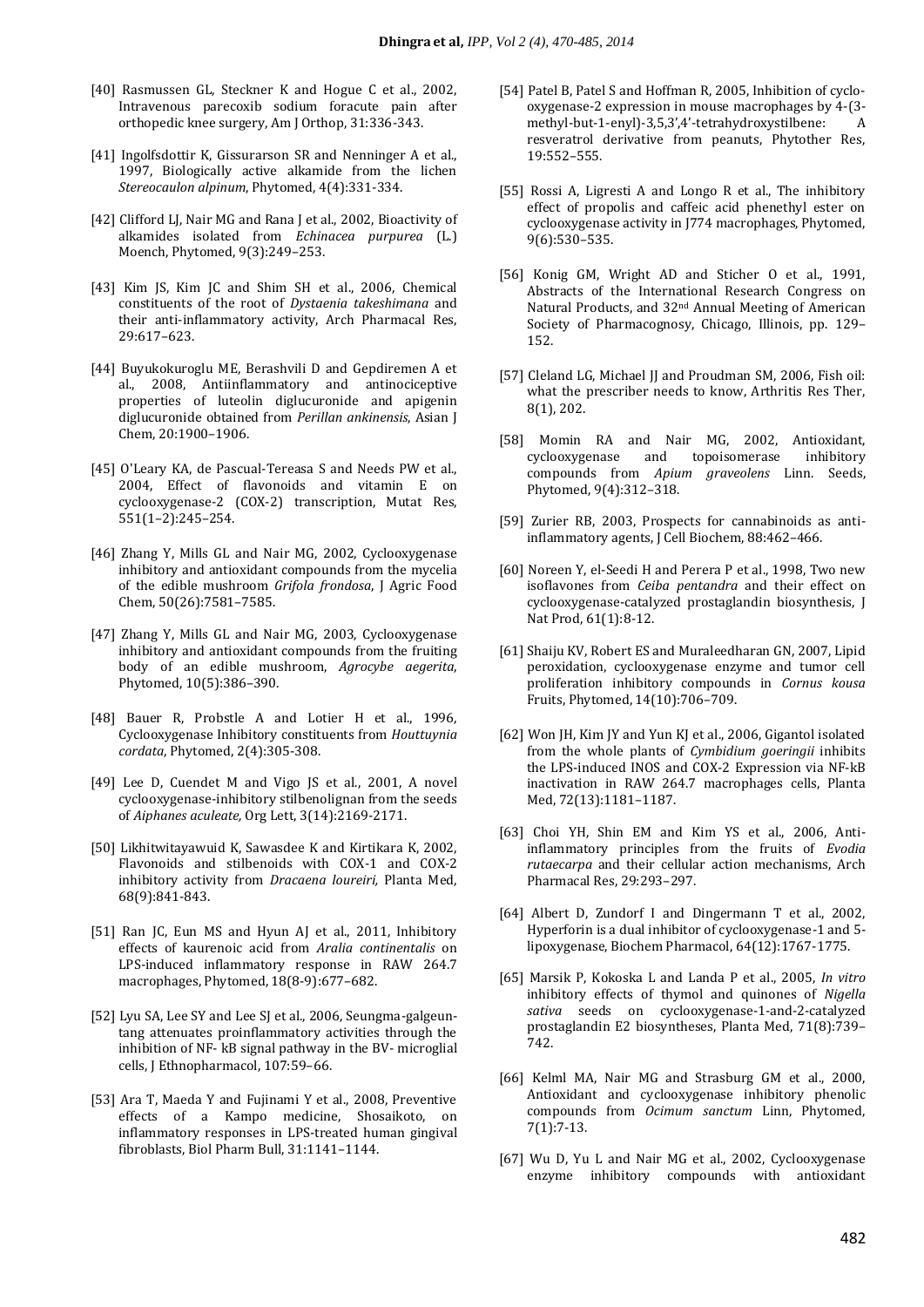activities from *Piper methysticum* (kava kava) roots, Phytomed, 9(1):41-47.

- [68] Wu D, Nair MG and DeWitt DL, 2002, Novel compounds from *Piper methysticum* Forst (Kava Kava) roots and their effect on cyclooxygenase enzyme, J Agric Food Chem, 50(4):701-705.
- [69] Han AR, Kim MS and Jeong YH et al., 2005, Cyclooxygenase-2 inhibitory phenylbutenoids from the rhizomes of *Zingiber cassumunar*, Chem Pharma Bull, 53:1466–1468.
- [70] Eberhart CE, Coffey RJ and Radhika A et al., 1994, Upregulation of cyclooxygenase 2 gene expression in human colorectal adenomas and adenocarcinomas, Gastroenterology, 107:1183-1188.
- [71] Kargman SL, O'Neill GP and Vickers PJ et al., 1995, Expression of prostaglandin G/H synthase-1 and -2 protein in human colon cancer, Cancer Res, 55:2556- 2559.
- [72] Kutchera W, Jones DA and Matsunami N et al., 1996, Prostaglandin H synthase 2 is expressed abnormally in human colon cancer: evidence for a transcriptional effect, Proc Natl Acad Sci USA, 93(10):4816-4820.
- [73] Gustafson-Svard C, Lilja I and Hallbook O et al., 1996, Cyclooxygenase-1 and cyclooxygenase-2 gene expression in human colorectal adenocarcinomas and in azoxymethane induced colonic tumours in rats, Gut, 38:79-84.
- [74] Dubois RN, Radhika A and Reddy BS et al., 1996, Increased cyclooxygenase-2 levels in carcinogeninduced rat colonic tumors, Gastroenterology, 110:1259- 1262.
- [75] Williams CS, Luongo C and Radhika A et al., 1986, Elevated cyclooxygenase-2 levels in Min mouse adenomas, Gastroenterology, 111:1134-1140.
- [76] Shattuck-Brandt RL, Varilek GW and Radhika A et al., 2000, Cyclooxygenase 2 expression is increased in the stroma of colon carcinomas from IL-10(-/-) mice, Gastroenterology, 118:337-345.
- [77] Bamba H, Ota S and Kato A et al., 1999, High expression of cyclooxygenase-2 in macrophages of human colonic adenoma, Int J Cancer, 83:470-475.
- [78] Tsujii M and Dubois RN, 1995, Alterations in cellular adhesion and apoptosis in epithelial cells overexpressing prostaglandin endoperoxide synthase 2, Cell, 83:493- 501.
- [79] Dubois RN, Shao J and Tsujii M et al., 1996, G1 delay in cells overexpressing prostaglandin endoperoxide synthase-2, Cancer Res, 56:733-737.
- [80] Oiao L, Kozoni V and Tsioulias GJ et al., 1995, Selected eicosanoids increase the proliferation rate of human colon carcinoma cell lines and mouse colonocytes in vivo, Biochim Biophys Acta, 1258:215-222.
- [81] Sheng H, Shao J and Kirkland SC et al., 1997, Inhibition of human colon cancer cell growth by selective inhibition of cyclooxygenase-2, J Clin Invest, 99:2254-2259.
- [82] Thun MJ, Namboodiri MM and Calle EE et al., 1993, Aspirin use and risk of fatal cancer, Cancer Res, 53:1322- 1327.
- [83] Giovannucci E, Egan KM and Hunter DJ et al., 1995, Aspirin and the risk of colorectal cancer in women, N Engl J Med, 333:609-614.
- [84] Schreinemachers DM and Everson RB, 1994, Aspirin use and lung, colon, and breast cancer incidence in a prospective study, Epidemiology, 5:138-146.
- [85] Thun MJ, Henley SJ and Patrono C, 2002, Nonsteroidal anti-inflammatory drugs as anticancer agents: mechanistic, pharmacologic, and clinical issues, J Natl Cancer Inst, 94:252-266.
- [86] Bazan NG, Colangelo V and Lukiw WJ, 2002, Prostaglandins and other lipid mediators in Alzheimer's disease, Prostag Oth Lipid M, 68-69:197-210.
- [87] Subbaramaiah K, Telang N and Ramonetti JT et al., 1996, Transcription of cyclooxygenase-2 is enhanced in transformed mammary epithelial cells, Cancer Res, 56:4424-4429.
- [88] Chan G, Boyle JO and Yang EK et al., 1999, Cyclooxygenase-2 expression is up-regulated in squamous cell carcinoma of the head and neck, Cancer Res, 59:991-994.
- [89] Tucker ON, Dannenberg AJ and Yang EK et al., 1999, Cyclooxygenase-2 expression is up-regulated in human pancreatic cancer, Cancer Res, 59:987-990.
- [90] Ristimaki A, Honkanen N and Jankala H et al., 1997, Expression of cyclooxygenase-2 in human gastric carcinoma, Cancer Res, 57:1276-1280.
- [91] Koki AT, Khan NK and Woerner BM et al., 2002, Characterization of cyclooxygenase-2 (COX-2) during tumorigenesis in human epithelial cancers: evidence for potential clinical utility of COX-2 inhibitors in epithelial cancers, Prostaglandins Leukot Essent Fatty Acids, 66:13-18.
- [92] Milas L, Kishi K and Hunter N et al., 1999, Enhancement of tumor response to gamma-radiation by an inhibitor of cyclooxygenase-2 enzyme, J Natl Cancer Inst, 91:1501- 1504.
- [93] Trifan OC, Durham WF and Salazar VS et al., 2002, Cyclooxygenase-2 inhibition with celecoxib enhances antitumor efficacy and reduces diarrhea side effect of CPT-11, Cancer Res, 62:5778-5784.
- [94] Berchtold NC and Cotman CW, 1998, Evolution in the Conceptualization of Dementia and Alzheimer's Disease: Greco-Roman Period to the 1960s, Neurobiol Aging, 19(3):173-189.
- [95] Brookmeyer R, Gray S and Kawas C, 1998, Projections of Alzheimer's Disease in the United States and the Public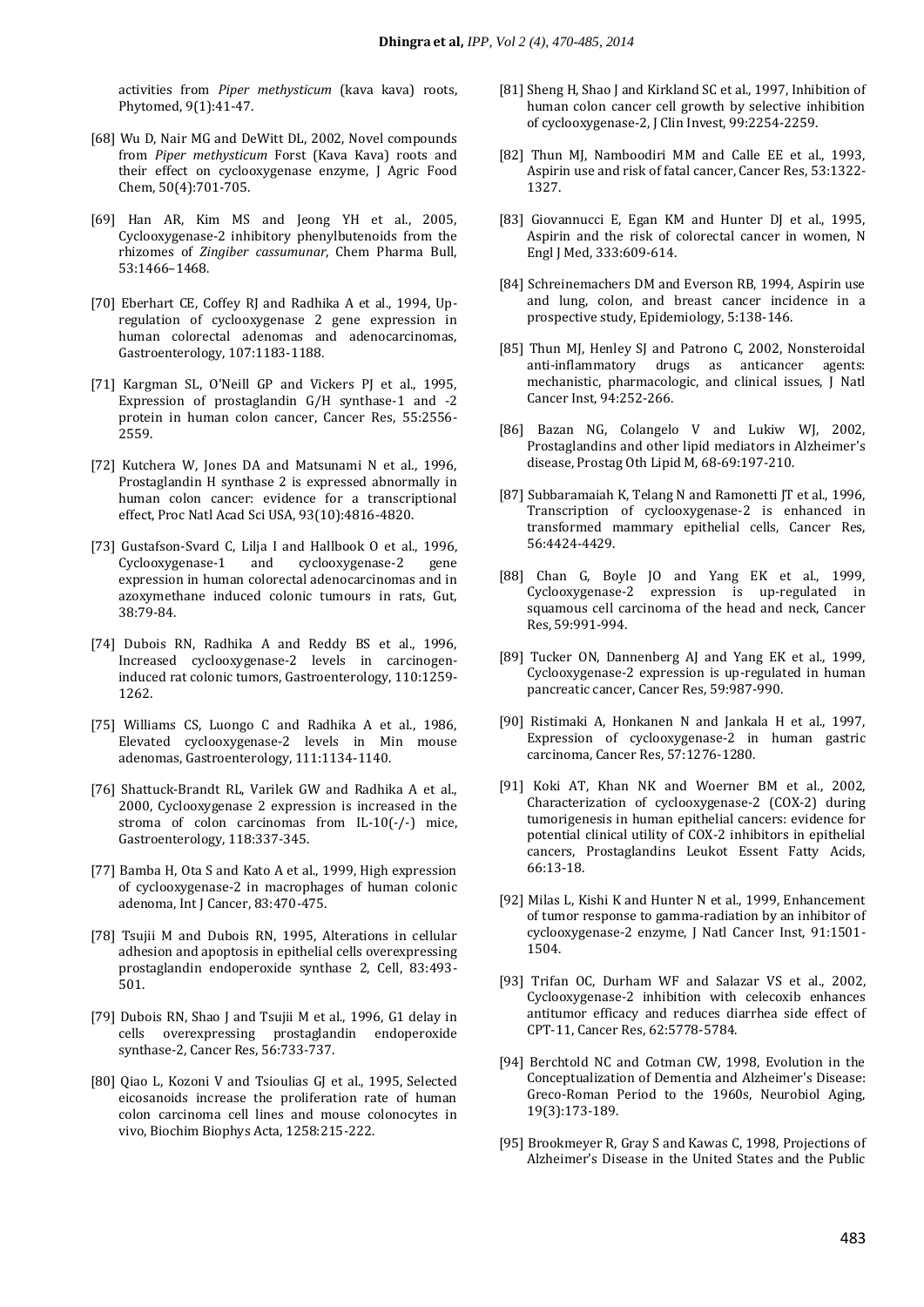Health Impact of Delaying Disease Onset, Am J Public Health, 88(9):1337–1342.

- [96] Tiraboschi P, Hansen LA and Thal LJ et al., 2004, The Importance of Neuritic Plaques and Tangles to the Development and Evolution of AD, Neurology, 62(11):1984–1989.
- [97] Brookmeyer R, Johnson E and Ziegler-Graham K et al., 2007, Forecasting the global burden of Alzheimer's disease, Alzheimers Dement, 3(3):186–191.
- [98] Waldemar G, 2007, Recommendations for the Diagnosis and Management of Alzheimer's Disease and Other Disorders Associated with Dementia: EFNS Guideline, Eur J Neurol, 14(1):e1–26.
- [99] Pohanka M, 2011, Cholinesterases, a target of pharmacology and toxicology, Biomedical Papers Olomouc, 155(3):219–229.
- [100] Birks J and Harvey RJ, 2006, Donepezil for dementia due to Alzheimer's disease, In Birks, Jacqueline, Cochrane Database Syst Rev, 1:CD001190.
- [101] Birks J, 2006, Cholinesterase inhibitors for Alzheimer's disease, In Birks, Jacqueline, Cochrane Database Syst Rev, 1:CD005593.
- [102] Szekely CA, Town T and Zandi PP, 2007, NSAIDs for the Chemoprevention of Alzheimer's Disease, Subcell Biochem, 42:229–248.
- [103] Cochran FR and Vitek MP, 1996, Neuroinflammatory mechanisms in Alzheimer's disease: new opportunities for drug discovery, Expert Opin Invest Drugs, 5:449-455.
- [104] Breitner JCS, 1996, The role of anti-inflammatory drugs in the prevention and treatment of Alzheimer's disease, Annu Rev Med, 47:401–411
- [105] McGeer PL and McGeer EG, 1995, The inflammatory response system of brain: implications for therapy of Alzheimer and other neurodegenerative diseases, Brain Res Rev, 21:195–218.
- [106] Stewart WF, Kawas C and Corrada M et al., 1997, Risk of Alzheimer's disease and duration of NSAID use, Neurology, 48(3):626–632.
- [107] Hampel H and Muller N, 1995, Inflammatory and immunological mechanisms in Alzheimer's disease, Drug News Perspect, 8:599–608.
- [108] Bauer MKA, Lieb K and Schulze-Osthoff K et al., 1997, Expression and regulation of cyclooxygenase- 2 in rat microglia, Eur J Biochem, 243:726–731.
- [109] Chang JW, Coleman PD and O'Banion MK, 1996, Prostaglandin G/H synthase-2 (cyclooxygenase-2) mRNA expression is decreased in Alzheimer's disease, Neurobiol Aging, 17:801–808.
- [110] Rogers J, Kirby LC and Hempelman SR et al., 1993, Clinical trial of indomethacin in Alzheimer's disease, Neurology, 43(8):1609–1611.
- [111] Whittle BJR, 2003, Gastrointestinal effects of nonsteroidal anti-inflammatory drugs, Fundam Clin Pharmacol, 17:301-313.
- [112] Vane JR, 1971, Inhibition of prostaglandin synthesis as a mechanism of action for aspirin-like drugs, Nat New Biol, 231:232-235.
- [113] Rainsford KD, 1999, Profile and mechanisms of gastrointestinal and other side effects of nonsteroidal anti-inflammatory drugs (NSAIDs), Am J Med, 107:27S-35S.
- [114] Gerstein NS, Gerstein WH and Carey MC et al., 2014, The Thrombotic and Arrhythmogenic Risks of Perioperative NSAIDs, J Cardiothorac Vasc Anesth, 28(2):369-378.
- [115] Lanas A, 2001, Cyclo-oxygenase-1/cyclo-oxygenase-2 non selective non-steroidal anti-inflammatory drugs: epidemiology of gastrointestinal events, Dig Liver Dis, 33(2):S29-34.
- [116] Giercksky KE, Huseby G and Rugstad HE, 1989, Epidemiology of NSAID related gastrointestinal side effects, Scand J Gastroenterol Suppl, 163:3-8.
- [117] Arroyo V, Gines P and Rimola A et al., 1986, Renal function abnormalities, prostaglandins, and effects of nonsteroidal anti-inflammatory drugs in cirrhosis with ascites. An overview with emphasis on pathogenesis, Am J Med, 81:104-122.
- [118] McDowell K and Clements JN, 2014, How can NSAIDs harm cardiovascular and renal function?, J Am Acad Phys Assist, 27(4):12-15.
- [119] Merck Announces Voluntary Worldwide Withdrawal of VIOXX® (press release); September 30, 2004. Accessed October 25, 2004 from [http://www.vioxx.com/rofecoxib/vioxx/consumer/inde](http://www.vioxx.com/rofecoxib/vioxx/consumer/index.jsp) [x.jsp](http://www.vioxx.com/rofecoxib/vioxx/consumer/index.jsp) (Accessed October 25, 2004).
- [120] Krumholz HM, Ross JS and Presler AH et al., 2007, What have we learnt from Vioxx?, Br Med J, 334:120-123.
- [121] Capone ML, Tacconelli S and Di Francesco L et al., 2007, Pharmacodynamic of cyclooxygenase inhibitors in humans, Prostag Oth Lipid M, 82:85-94.
- [122] Cairns JA, 2007, The coxibs and traditional nonsteroidal anti-inflammatory drugs: a current perspective on cardiovascular risks, Can J Cardiol, 23:125-131.
- [123] Spalding WM, Reeves MJ and Whelton A, 2007, Thromboembolic cardiovascular risk among arthritis patients using cyclooxygenase- 2 selective inhibitor or nonselective cyclooxygenase inhibitor nonsteroidal antiinflammatory drugs, Am J Ther, 14:3-12.
- [124] Schjerning Olsen AM, Fosbol EL and Lindhardsen J et al., 2012, Long-term cardiovascular risk of NSAID use according to time passed after first-time myocardial infarction: a nationwide cohort study, Circulation, 126:1955-1963.